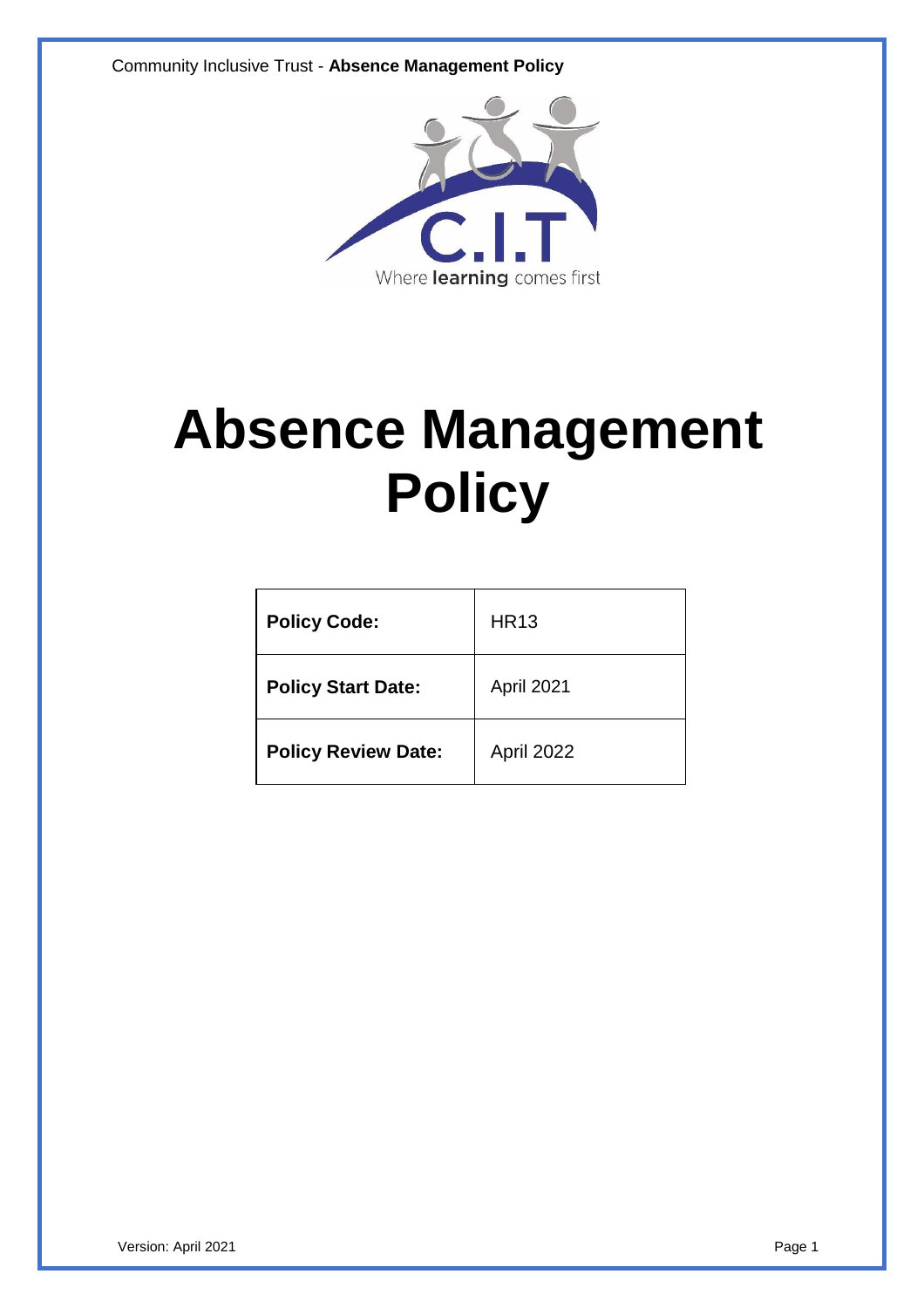# **Contents**

| <b>Section</b>      |                                                                                        | Page           |
|---------------------|----------------------------------------------------------------------------------------|----------------|
|                     |                                                                                        |                |
| <b>Introduction</b> |                                                                                        |                |
| 1 <sub>1</sub>      | About this Policy                                                                      | 3              |
| 2.                  | Scope of Policy                                                                        | 3              |
| 3.                  | Policy Aims                                                                            | 3              |
|                     |                                                                                        |                |
|                     | <b>Monitoring Sick Pay and Entitlement</b>                                             |                |
| 4.                  | Monitoring Employee Absences                                                           | 3/4            |
| 5.                  | <b>Statutory Sick Pay</b>                                                              | 4              |
| 6.                  | <b>Sick Pay Entitlements</b>                                                           | 4/5            |
| 7.                  | Notification                                                                           | 6              |
|                     |                                                                                        |                |
| 8.                  | <b>Reporting Absence</b><br><b>Absence Reporting Procedure</b>                         | 6              |
| 9.                  | Absences under 8 Calendar Days                                                         | 6              |
|                     | 10. Absences over 7 Calendar Days                                                      | $\overline{7}$ |
|                     | 11. Return to Work Meetings                                                            | $\overline{7}$ |
|                     |                                                                                        |                |
|                     | <b>Absence Meetings</b>                                                                |                |
|                     | 12. Meetings under this Policy                                                         | 7/8            |
|                     | 13. Disabilities                                                                       | 8              |
|                     |                                                                                        |                |
|                     | <b>Short Term Absences</b>                                                             |                |
|                     | 14. Managing Short Term Intermittent Absence (STA)                                     | 9              |
|                     | 15. Trigger Points (STA)                                                               | 9              |
|                     | 16. Absence Review Meetings (STA)                                                      | 9/10           |
|                     | 17. First Formal Monitoring Period                                                     | 11             |
|                     | 18. Second Formal Absence Review                                                       | 11             |
|                     | 19. Final Formal Monitoring Review                                                     | 12             |
|                     | 20. Monitoring                                                                         | 12/13          |
|                     |                                                                                        |                |
|                     | <b>Long Term Absence</b>                                                               |                |
|                     | 21. Managing Long Term Sickness Absence (LTA)                                          | 13             |
|                     | 22. Trigger Points (LTA)                                                               | 13             |
|                     | 23. Welfare Meeting (LTA)                                                              | 13/14          |
|                     | 24. Formal Absence Review Meetings (LTA)                                               | 14/15          |
|                     | 25. Referrals to Occupational Health                                                   | 15<br>15       |
| 27.                 | 26. Access to Medical Reports Act 1988<br>Successful Return to Work and Phased Returns | 15/16          |
|                     | 28. Unable to Undertake Full Duties                                                    | 16             |
|                     | 29. Redeployment                                                                       | 16             |
|                     | 30. Ill-Health Retirement                                                              | 16/17          |
|                     | 31. Support Staff                                                                      | 17             |
|                     | 32. Teachers                                                                           | 17             |
|                     |                                                                                        |                |
|                     | <b>Absence Hearing</b>                                                                 |                |
|                     | 33. Consideration of Dismissal                                                         | 17/19          |
|                     | 34. Appeal                                                                             | 19             |
|                     |                                                                                        |                |
|                     | <b>Additional Information</b>                                                          |                |
|                     | 35. Unauthorised Absence                                                               | 19/20          |
| 36.                 | Sickness Absence and Annual Leave                                                      | 20/21          |
|                     | 37. Time off for Appointments                                                          | 21             |
| 38.                 | Leaving Work Early due to III Health                                                   | 21             |
| 39.                 | Non-Attendance due to III Health during Pregnancy                                      | 21             |
| 40.                 | Employee Conduct whilst not Attending due to III Health                                | 22             |
| 41.                 | Secondary Employment whilst not Attending due to III Health                            | 22             |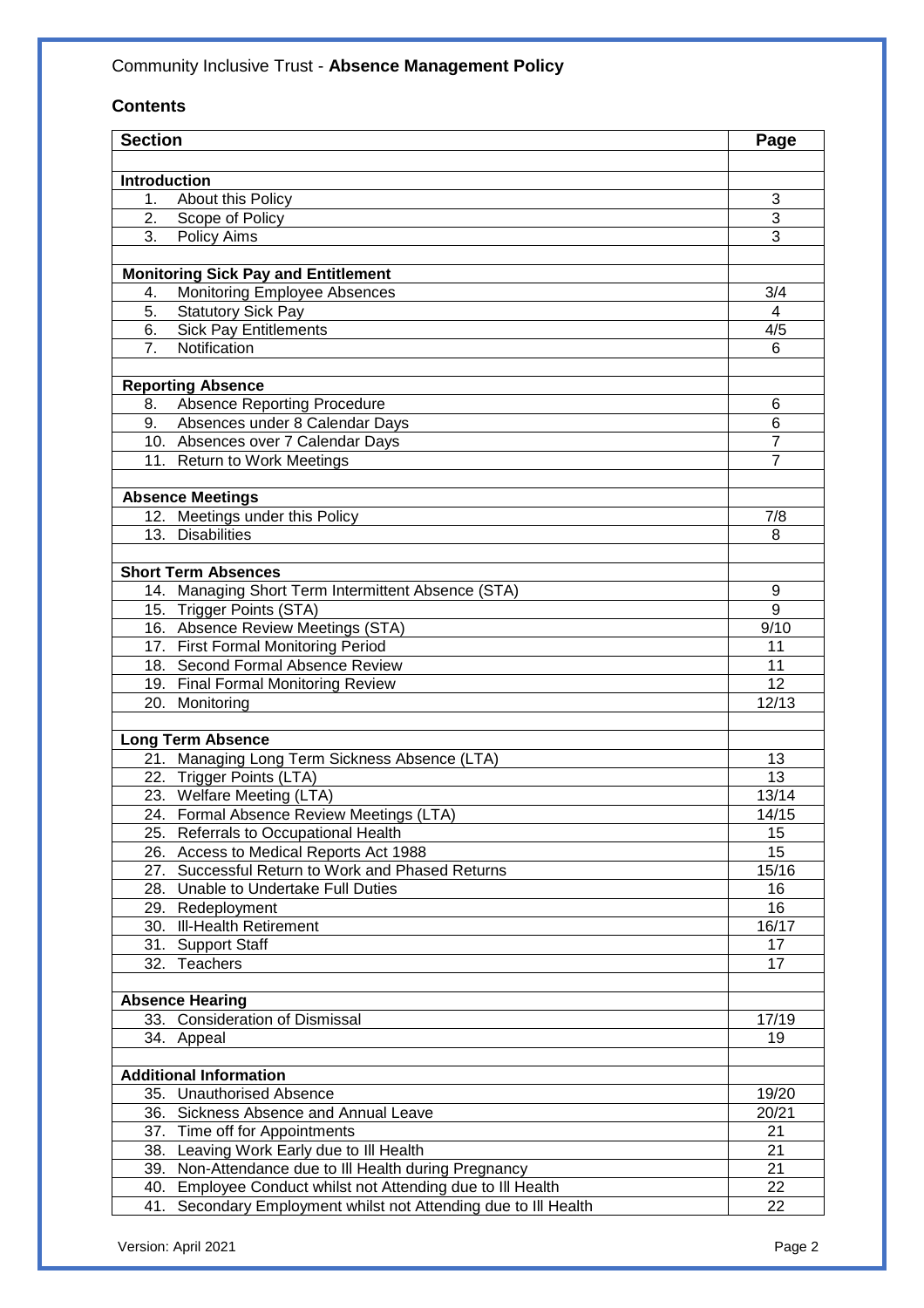# **Introduction**

# **1. About this Policy**

- 1.1 The health and welfare of all employees within the Trust is of vital importance for they are the most important factor in ensuring the delivery of quality education to our pupils and raising school standards. The Absence Management Policy supports the management of employee wellbeing and attendance across the Community Inclusive Trust.
- 1.2 The overarching aim of the Policy and Procedure is to advise all employees of the correct process for managing sickness absence. The Policy aims to minimise the disruption to teaching and learning by optimising the levels of employee attendance.

# **2. Scope of the Policy**

- 2.1 This Policy applies to all employees of the Trust. It does not form part of any employee's terms and conditions of employment and is not intended to have contractual effect. It is provided for guidance only and the Trust reserves the right to amend its content at any time.
- 2.2 The Policy takes into consideration the Equalities Act 2010 and, where necessary, will be adapted accordingly.

# **3. Policy Aims**

- 3.1 There are four key aims of this Policy:
	- To understand the causes of any absence and the effect it may have/will have on the employee's ability to carry out their job function effectively;
	- To provide support to employees to help them manage their health, work or welfare problems, including work-related stress;
	- To explore any options which could help employees to improve attendance and/or facilitate their return to work;
	- To outline the key stages of an absence management process and the potential outcome(s).
- 3.2 In addition, the Trust will bear in mind:
	- Employees' rights to medical confidentiality;
	- Employees' expectations of fair and consistent treatment.
- 3.3 The Trust recognises different approaches may be required, depending on the nature of employees' absences. The procedure to be followed in the case of an acute or long-term medical problem ("long-term sickness absences") is set out in Point 21 of this Policy. The procedure to be followed in the case of persistent, intermittent short-term absenteeism ("short-term intermittent absences") is set out in Point 14 of this Policy.

# **Monitoring, Sick Pay and Entitlement**

# **4. Monitoring Employee Absences**

- 4.1 The schools within the Trust monitor the attendance of employees to enable the Trust to:
	- Manage sickness absence effectively and increase attendance levels by supporting staff to return to work;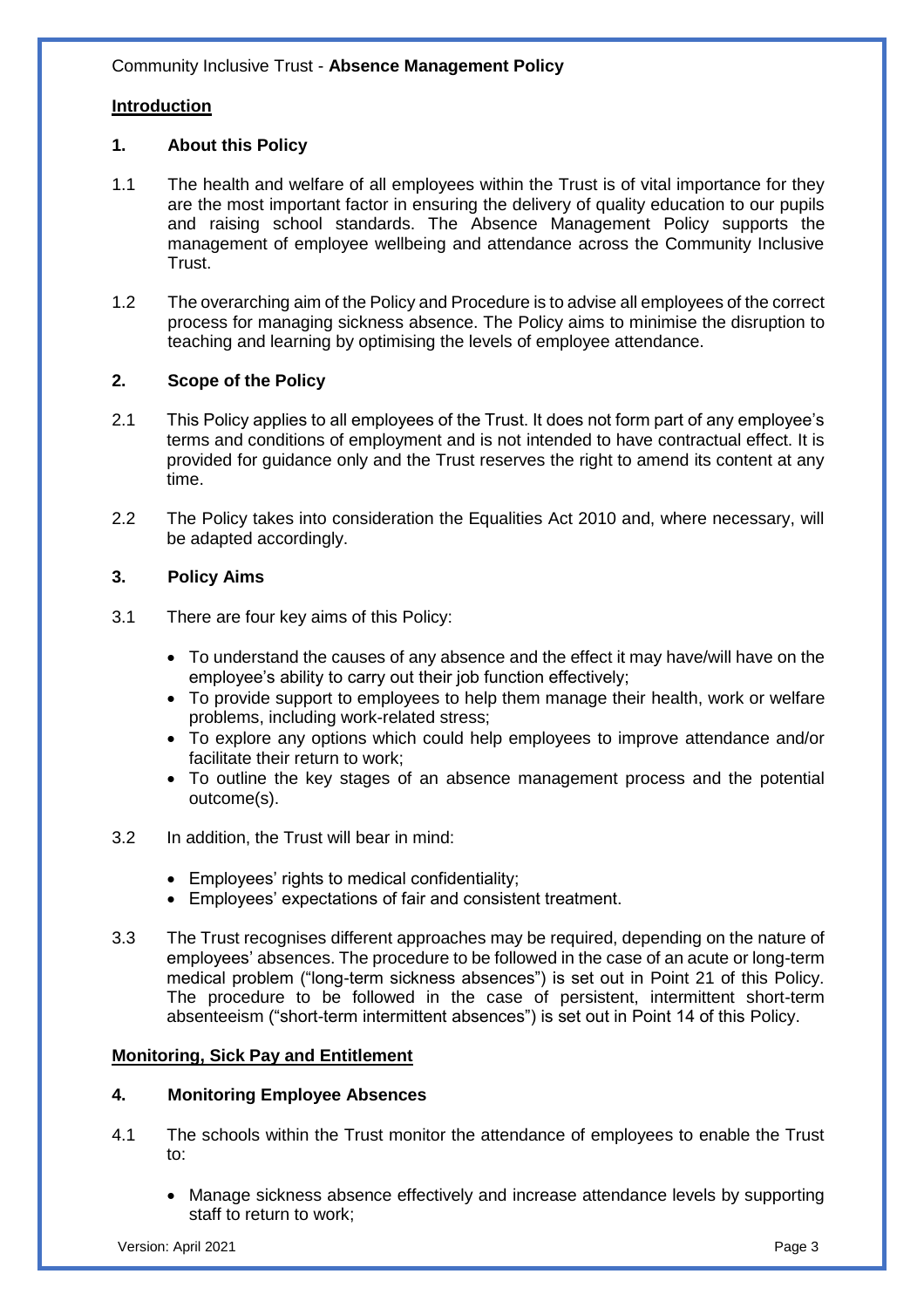- Provide a means by which problems may be identified and managed at an early stage and as individual cases progress;
- Ensure that information is available to the Head of School and the Local School Board (LSB) so that informed decisions can be taken to enable them to carry out their responsibility for ensuring that there is no risk to the health, education and welfare of pupils;
- Determine patterns of attendance which need to be investigated through appropriate management action.
- 4.2 Our monitoring systems will involve analysing data both at individual employee level and more generally across the workforce. This includes:
	- Information gathering, recording and analysis;
	- Investigation, assessment and reporting.
- 4.3 We are aware that sickness absence may result from a disability. At each stage of the sickness absence procedure, particular consideration will be given to whether there are reasonable adjustments that could be made to the requirements of a job or other aspects of working arrangements that will provide support at work and/or assist a return to work.
- 4.4 If you consider that you are affected by a disability or any medical condition which affects your ability to undertake your work, you should inform your Head of School or the central HR Team.

# **5. Statutory Sick Pay**

- 5.1 Employees who are absent from work because of sickness will normally be entitled to receive Statutory Sick Pay (SSP) from the Trust provided they meet the relevant criteria.
- 5.2 Once the criteria have been met, SSP is not normally payable for the first three days of sickness absence, unless the employee has been absent and in receipt of SSP within the previous eight weeks. Thereafter, the Trust will normally pay SSP at the statutory rate in force for a maximum of 28 weeks to employees who are eligible for SSP and who have satisfied the Trust's sickness absence and notification requirements above. The Trust reserves the right to withhold payment of SSP where an employee fails to follow the correct procedure.
- 5.3 If two periods of incapacity from work of four or more days (PIW) occur within 56 days of each other they are linked to form one PIW. Each PIW has an entitlement of 28 weeks payment and SSP is paid on a daily basis, in respect of qualifying days, which are those days normally worked.

# **6. Sick Pay Entitlements**

- 6.1 The Trust also operates a School Sick Pay Scheme (which includes the central team) in accordance with the national conditions of service for teaching staff and the national conditions of service for National Joint Council (NJC) staff. All payments made under this Scheme will include SSP payments where they fall due.
- 6.2 Teaching staff are entitled to the following sick pay in respect of bona fide sickness absence notified and certified in accordance with the required procedure set out above:

| During the first year of continuous | Full pay for 25 working days and after |
|-------------------------------------|----------------------------------------|
| service                             | completing 4 calendar months' service, |
|                                     | half-pay for 50 working days           |
|                                     |                                        |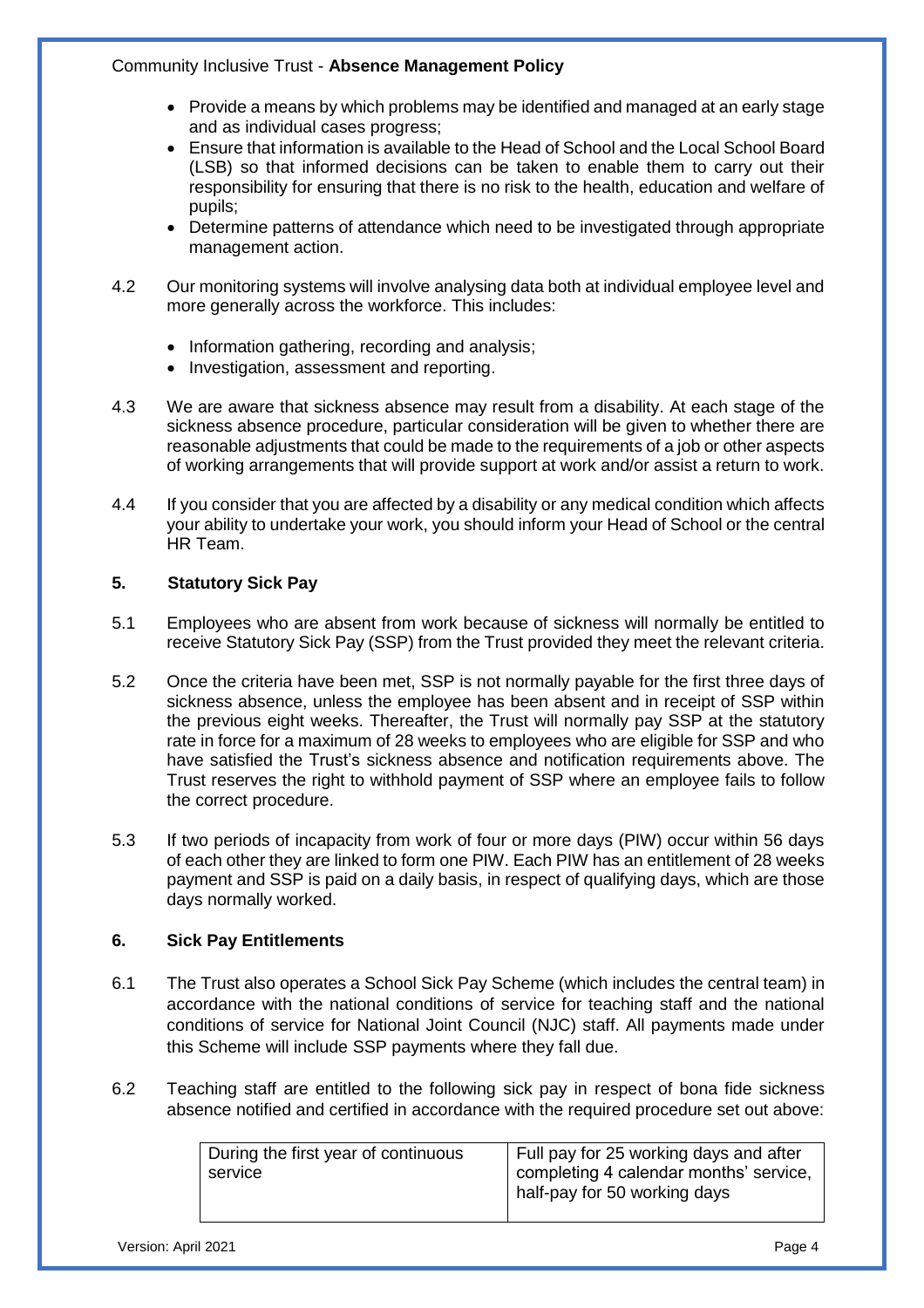| During the second year of continuous | Full pay for 50 working days and then |
|--------------------------------------|---------------------------------------|
| service                              | half-pay for 50 working days          |
| During the third year of continuous  | Full pay for 75 working days and      |
| service                              | half-pay for 75 working days          |
| During the fourth and subsequent     | Full pay for 100 working days and     |
| years of continuous service          | half-pay for 100 working days         |

- 6.3 For the purposes of the above scheme:
	- "Working days" means teaching and non-teaching days within "directed time" or in the case of a Headteacher, normal working days; and
	- For the purposes of the above scheme, a "year" is deemed to be a rolling 12-month period.
- 6.4 The above entitlement will be pro-rated for part-time employees.
- 6.5 Support Staff on NJC Conditions for Local Government Services are entitled to the following sick pay in respect of bona fide sickness absence notified and certified in accordance with the required procedure set out above.

| During the first year of continuous  | 1 month's full pay and after completing |
|--------------------------------------|-----------------------------------------|
| service                              | 4 months' service, 2 months' half-pay   |
| During the second year of continuous | 2 months' full pay and 2 months' half-  |
| service                              | pay                                     |
| During the third year of continuous  | 4 months' full pay and 4 months' half-  |
| service                              | pay                                     |
| During the fourth and fifth year of  | 5 months' full pay and 5 months' half-  |
| continuous service                   | pay                                     |
| During the sixth and subsequent      | 6 months' full pay and 6 months' half-  |
| years of service                     | pay                                     |

- 6.6 For the purposes of the above, one month means the employee's normal working days over the period of a calendar month. The above entitlement will be pro-rated for parttime employees.
- 6.7 The employee's length of service for the above purposes will be calculated from the first day of sickness absence.
- 6.8 For the purposes of the above scheme, a "year" is deemed to be a rolling 12-month period.
- 6.9 The calculation of School Sick Pay will take into account any previous payments of School Sick Pay made in the year (as defined above in relation to Teaching and Support Staff) immediately before the first day of the current sickness absence.
- 6.10 Employees should claim any Social Security sickness benefits such as invalidity or incapacity benefits to which they may be entitled and are required to notify the Trust/School of any such payments which the Trust/School will deduct from the employee's School Sick Pay.
- 6.11 The rules of the School Sick Pay Scheme do not imply that termination of employment may not take place before payment of School Sick Pay has been exhausted.
- 6.12 Staff sick pay entitlements form part of an employee's contractual terms and conditions.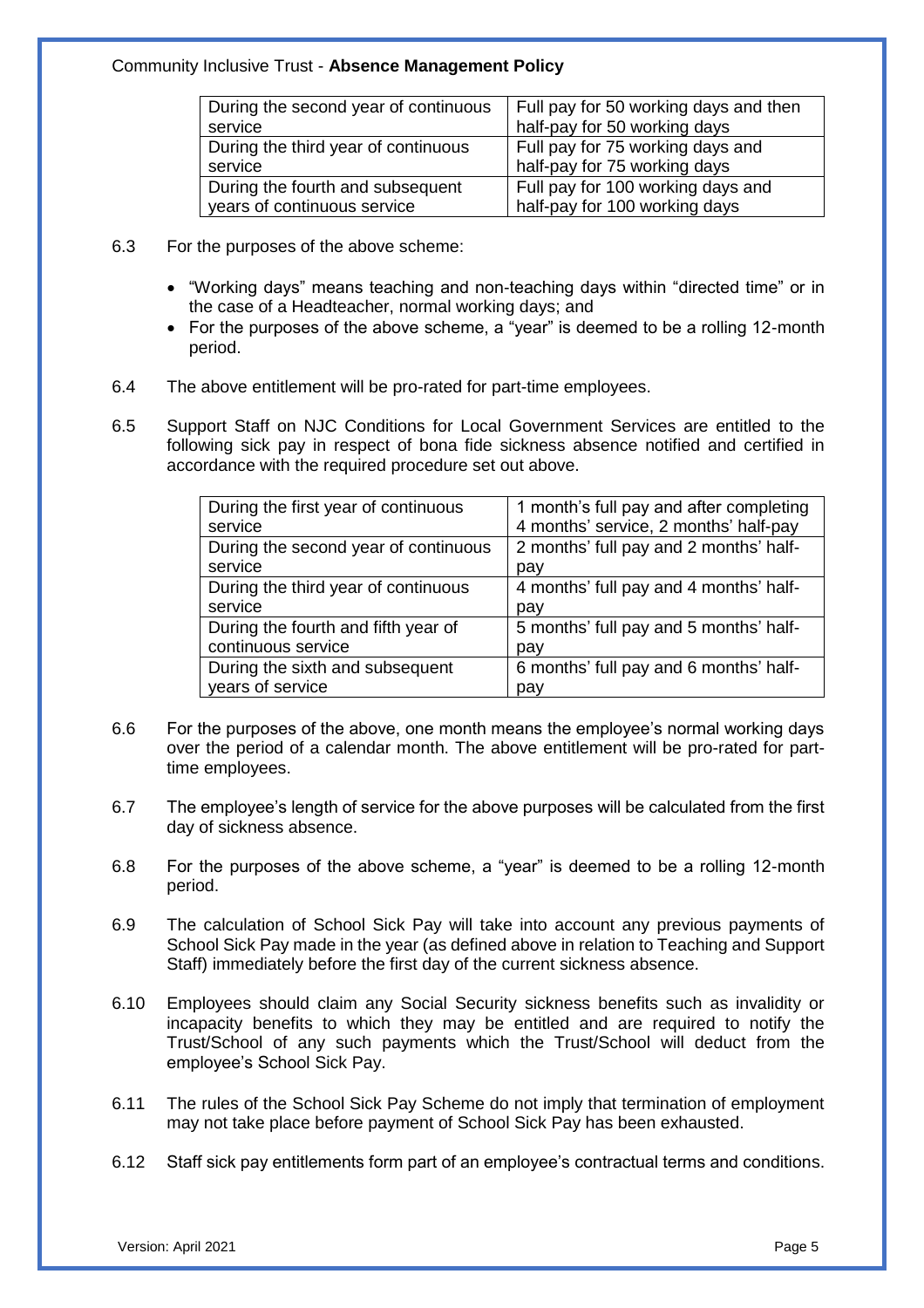# **7. Notification**

- 7.1 CIT will inform managers and employees in writing or by email when their full and half sick pay is due to be exhausted.
- 7.2 Sick pay will only be available to employees provided that they comply with the appropriate reporting procedure described.

# **Reporting Absence**

# **8. Absence Reporting Procedure**

- 8.1 Employees are required to contact the designated person, by phone, before 8am, or as soon as possible on the first day of absence, informing:
	- The fact of their sickness absence:
	- The reasons for it:
	- Tts expected duration;
	- The action the employee is intending to take e.g. visiting their G.P, seeking advice from a pharmacist etc; and
	- Any scheduled work that needs to be completed.
- 8.2 Employees must contact the designated person on each day of absence (unless covered by a Fit Note).
- 8.3 When an employee intends to return to work after a period of absence lasting more than one week they should inform the designated person on the day before they return to work.
- 8.4 When informing of their absence, teaching staff may also provide work to be carried out in their classes if they are able to do so. The designated person will arrange cover and will then ensure that work is either handed to the cover supervisor/supply teacher or place it on the teacher's desk where cover is to be carried out.
- 8.5 In exceptional circumstances when it is not practical to contact the designated person on the first or subsequent days of absence, each department should have contingency arrangements to ensure appropriate work is being set.
- 8.6 Text messages, e-mails or messages left with colleagues will not satisfy the Trust's sickness absence notification requirements and may result in any absence being deemed to be unauthorised (and may be subject to disciplinary action) and in the forfeiture of sickness payments, if any, that the employee would have otherwise been entitled to.
- 8.7 Notification must be made by the employee unless their incapacity is such that this is not possible in which case the employee should authorise a family member or friend to contact the designated person.

# **9. Absences under 8 Calendar Days**

- 9.1 If the employee's non-attendance does not exceed 7 consecutive calendar days they will not require a 'Fit Note'.
- 9.2 Information about the reason for absence must be provided during a return to work meeting and records should be added to the employee's personnel file.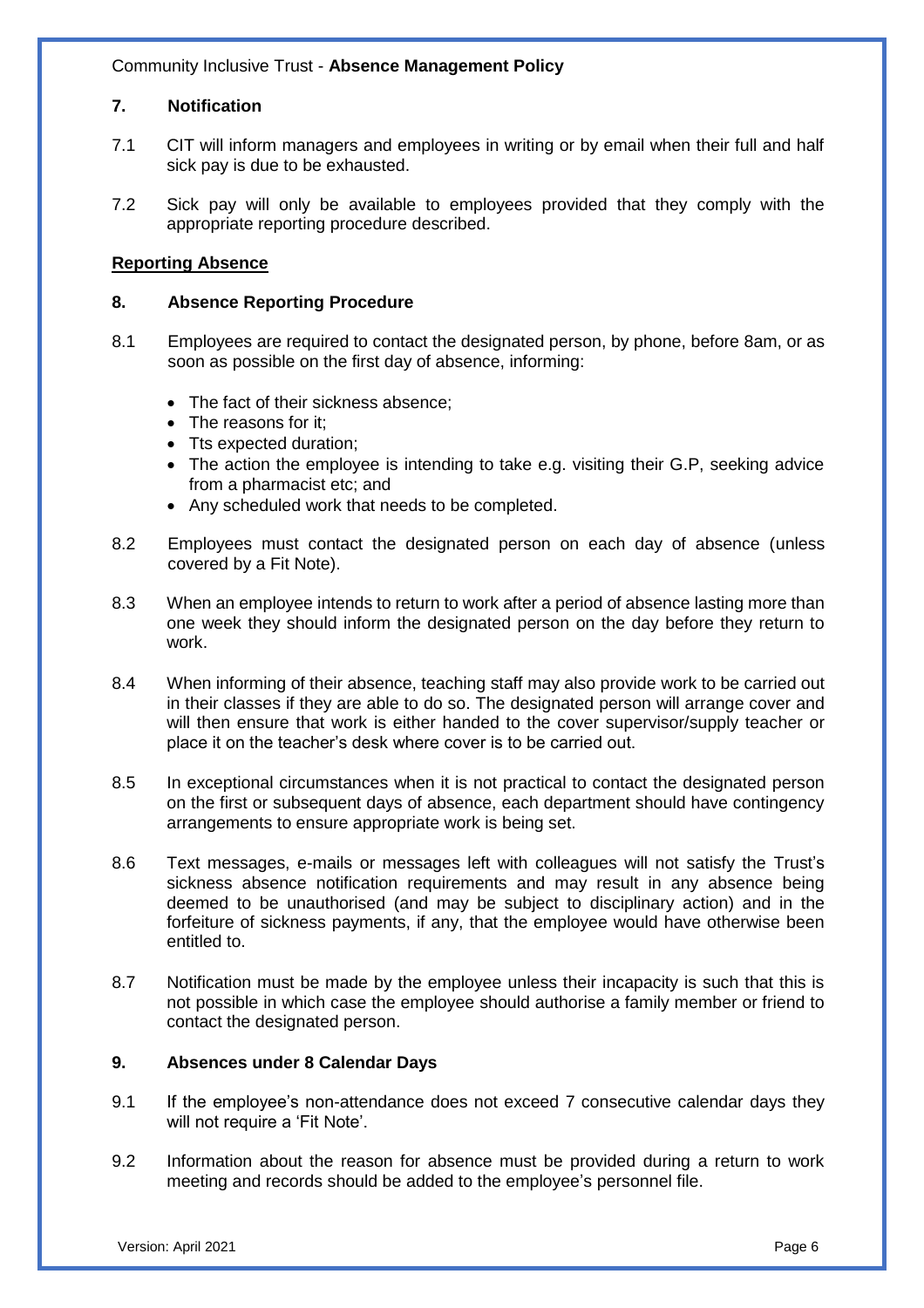## **10. Absences over 7 Calendar Days**

- 10.1 If the employee continues to not attend work past 7 consecutive calendar days, they must provide a 'Fit Note' issued by a relevant professionally qualified practitioner from the 8th day of non-attendance.
- 10.2 Fit Notes must be provided to the manager in a timely manner to cover all consecutive days from the 8th day of absence onwards. (Including days when the employee is not supposed to work.)
- 10.3 If at any point during the non-attendance episode, a Fit Note is not provided to cover all or part of the absence, the period not covered will be treated as unauthorised absence, and pay will be stopped until a Fit Note is received. Failure to provide a Fit Note without acceptable explanation may result in investigation under the Disciplinary Policy.

# **11. Return to Work Meetings**

- 11.1 On returning to work following any episode of non-attendance due to ill-health, the employee must have a return to work interview which are normally carried out by their line manager or senior leadership team and a return to work form must be fully completed. This should be added to the employee's personal file.
- 11.2 The discussions should normally take place on the employee's first actual day back at work, on a face to face basis where possible. Where face to face meetings are not possible they should be conducted via video call. The form should be fully completed and the employee provided with a signed copy.
- 11.3 Following a period of Long-Term Absence, a return to work meeting must be held before the employee physically returns to work.
- 11.4 The manager will ensure the return to work discussion is conducted in private and in a supportive manner and follow the WARM approach.
- 11.5 The employee will attend the return to work meeting with their manager on request, be open and honest with the information and agree to work with the manager on any actions.
- 11.6 Return to work meetings are informal and employees will not normally be accompanied.
- 11.7 If an employee has been signed off work with a Fit Note but they wish to return early the central HR team must be contacted.

#### **Absence Meetings**

#### **12. Meetings under this Policy**

- 12.1 Meetings under this Policy will be arranged during an employee's normal working hours, and therefore, they should be available to attend and must take all reasonable steps to do so. Failure to do so without good reason may be treated as misconduct.
- 12.2 Employees will be notified in writing of the time, date and place of any formal meeting, and why it is being held.
- 12.3 Employees will be given a minimum of 5 working days' notice before any formal meeting.
- 12.4 Formal meetings will normally be conducted by the Head of School, member of the School Leadership Team, a member of the Executive Leadership Team or HR.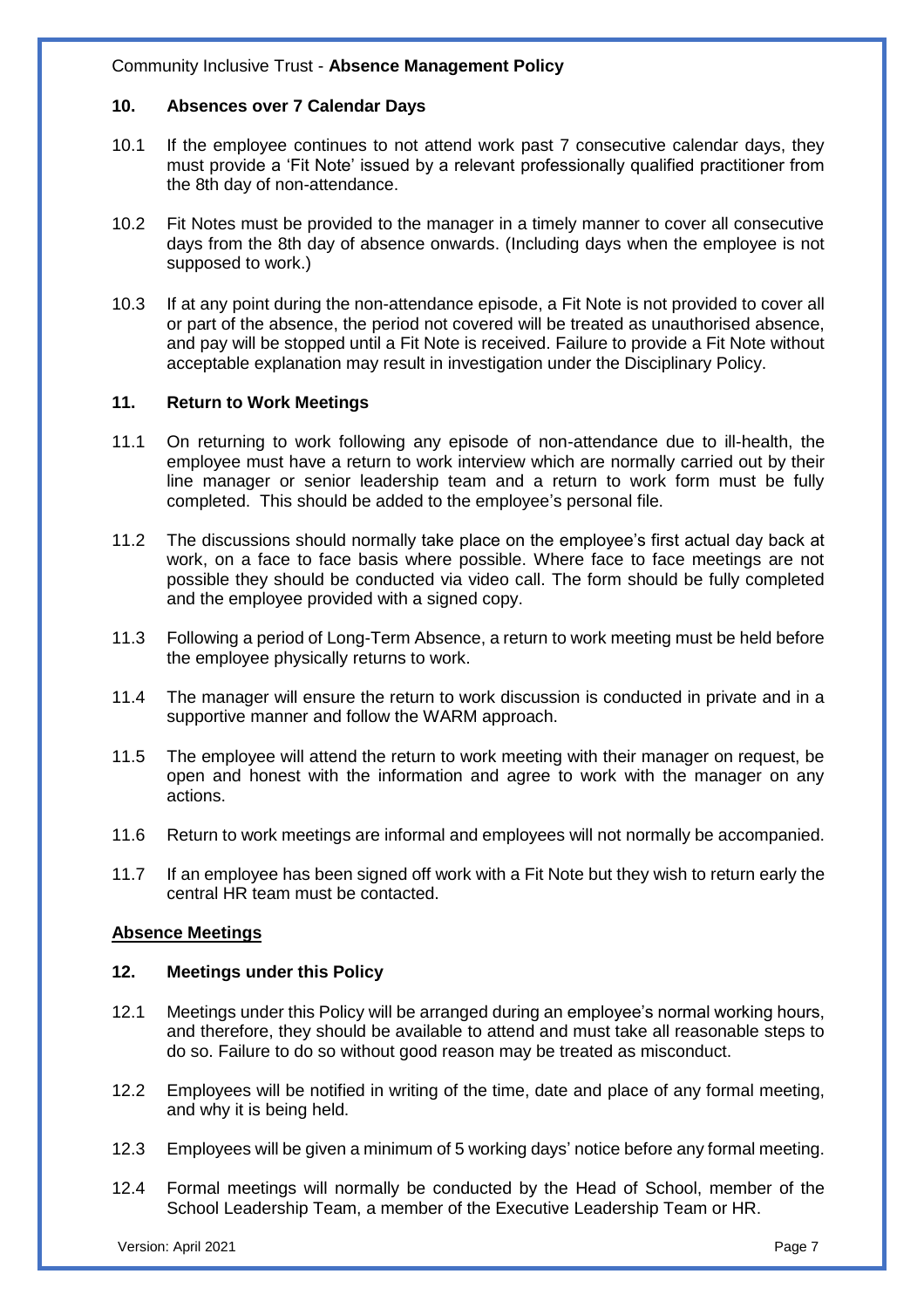12.5 All employees will have the right to be accompanied by a work colleague or an accredited trade union official at any of the following meetings:

| <b>Long-Term Sickness Absence</b>         | <b>Short-Term Intermittent Absences</b>   |
|-------------------------------------------|-------------------------------------------|
| <b>Formal Absence Review Meetings</b>     | <b>First Formal Absence Review</b>        |
| (minimum of 2)                            | Meeting                                   |
| <b>Consideration of Dismissal Hearing</b> | Second Formal Absence Review              |
|                                           | Meeting                                   |
| <b>Appeal Hearing</b>                     | <b>Final Formal Absence Review</b>        |
|                                           | Meeting                                   |
|                                           | <b>Consideration of Dismissal Hearing</b> |
|                                           | <b>Appeal Hearing</b>                     |

- 12.6 Please note the mere fact of being signed unfit to work by a GP does not in itself mean an employee is unfit to attend a meeting. Employees would normally be expected to attend all meetings unless they are unable to do so due to the nature of their ill-health.
- 12.7 If an employee's companion is unavailable to attend at the time specified, they should immediately inform the individual managing the process. Employees should provide a suitable alternative date within 5 working days of the original date.
- 12.8 A meeting may be adjourned if the meeting manager is awaiting receipt of information, needs to gather any further information or give consideration to matters discussed at a previous meeting. Employees will be given a reasonable opportunity to consider any new information obtained before the meeting is reconvened.
- 12.9 Employees will receive written confirmation of the outcome of any formal meeting as soon as reasonably practicable.

#### **13. Disabilities**

- 13.1 We are aware sickness absence may result from a disability. At each stage of this Policy, particular consideration will be given to whether there are reasonable adjustments that could be made to the requirements of a job or other aspects of working arrangements that will provide support at work and/or assist a return to work.
- 13.2 The Trust may also adjust the process where appropriate. For example, to accommodate an employee's disability:
	- Trigger points may be adjusted;
	- Meetings may be held off-site or by telephone;
	- While no right to accompaniment applies at the informal stage of the process, the Trust may extend this right in appropriate circumstances;
	- At the Trust's discretion, you may be permitted to bring a companion who is not a work colleague or union representative (for example, a family member) where this will help overcome particular difficulties caused by a disability; or
	- The Trust may, in appropriate circumstances, elect not to impose disciplinary warnings in relation to disability-related absence. This shall not, however, prevent the absence management procedure from moving to the next stage.
- 13.3 If an employee considers themselves to be affected by a disability or any medical condition which affects their ability to undertake their work, they should inform their Head of School or HR.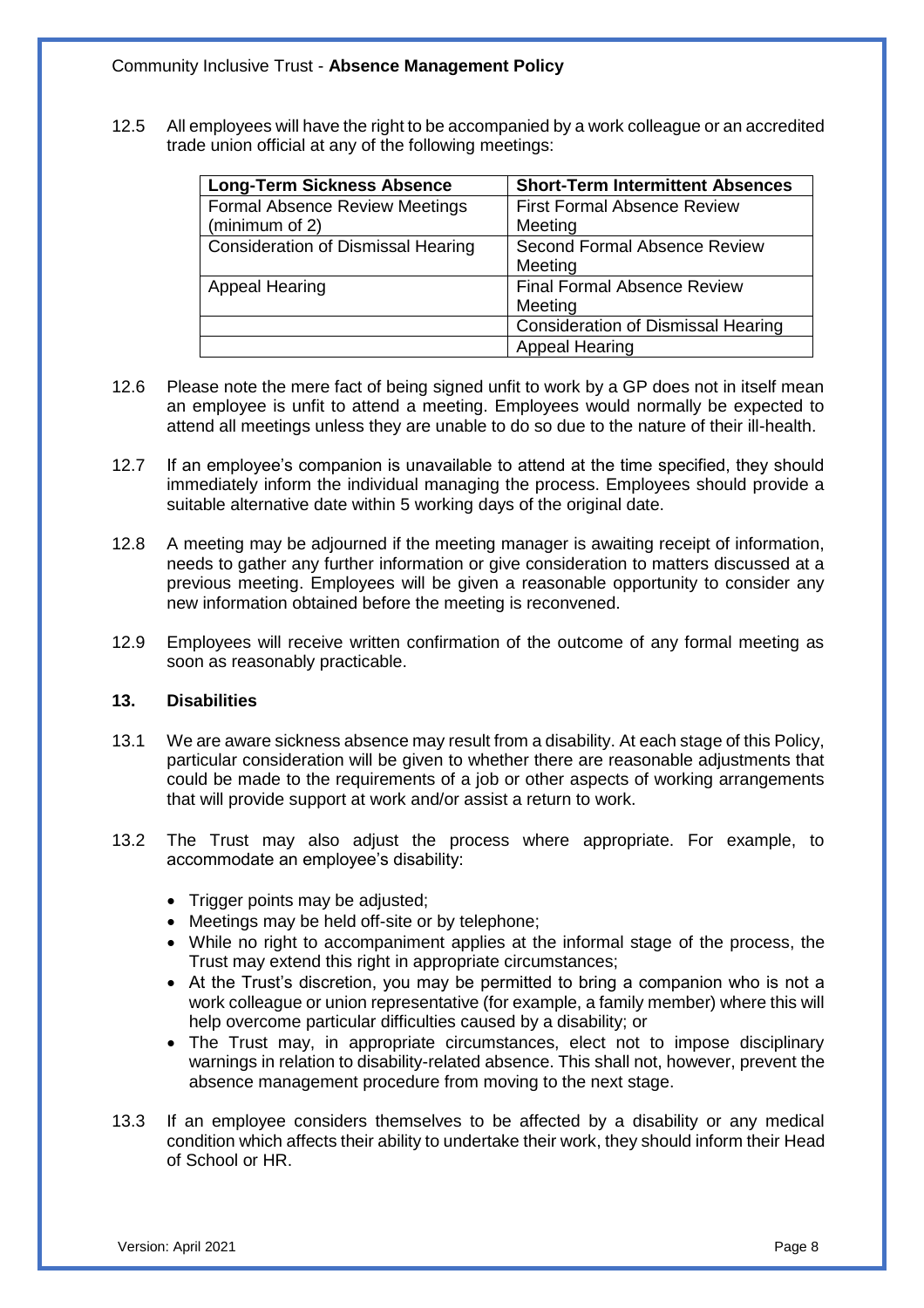# **Short Term Absences**

#### **14. Managing Short-Term Intermittent Absence (STA)**

- 14.1 The following paragraphs set out our procedure for dealing with short-term intermittent sickness absences. When considering the absence levels of any employee, the Trust will have regard to sickness absences, however, non-sickness absence may also be covered under this policy and would be processed separately to sickness absence.
- 14.2 The purpose of the procedure is to investigate and discuss the reasons for your absences. Consideration will also be given to whether these short-term intermittent absences are likely to continue and whether there are any measures that could improve your health and/or attendance. We may decide medical evidence, or further medical evidence is required before deciding on a course of action. The Trust will also give serious consideration to the impact your absences are having on the pupils, your colleagues and the wider Trust community as a whole, and will give consideration to how to reduce any such impact and whether, as a result of any such impact, your level of absence can be sustained by the Trust.

## **15. Trigger Points (STA)**

- 15.1 The purpose of specifying trigger points is to enable the Trust to take prompt action to deal with absence, alert employees their level of absence is causing concern, and identify potential problems and to deal with them effectively before they escalate.
- 15.2 It is not always necessary for a trigger point to be reached before action is taken. Action may be taken at any time, (for example, referring an employee to Occupational Health) if there are concerns about an underlying cause of sickness and/or there is a significant impact on the service.
- 15.3 The Trust's trigger points for short-term absence are:
	- 4 or more episodes of absence in a rolling 12-month period; and/or
	- 9 working days of absence in a rolling 12-month period; and/or
	- Absences in a short period warranting immediate action, e.g. 3 episodes or 6 working days in 6 months; and/or
	- A pattern of absence causing concern, e.g. regular Friday or Monday absences or absences regularly occurring on a particular day/week, pre or post annual leave, Trust holidays, public holidays, payday; and/or
	- No adequate reason given for the absence.
- 15.4 In the event that an employee reaches one of the trigger points, an Absence Review Meeting must always occur regardless of the reason for the absence. This must be held as soon as possible after the return to work.
- 15.5 If an employee successfully passes a formal monitoring period, at any stage, the absence triggers will reset from the date the monitoring period ends.

#### **16. Absence Review Meetings (STA)**

- 16.1 The short-term absence management procedure has three formal stages.
- 16.2 Once an employee has been informed that they have hit an absence trigger, at the return to work meeting, managers should arrange an Absence Review Meeting, giving at least 5 working days' notice to allow the employee time to arrange either union representation, or to be accompanied by a work colleague.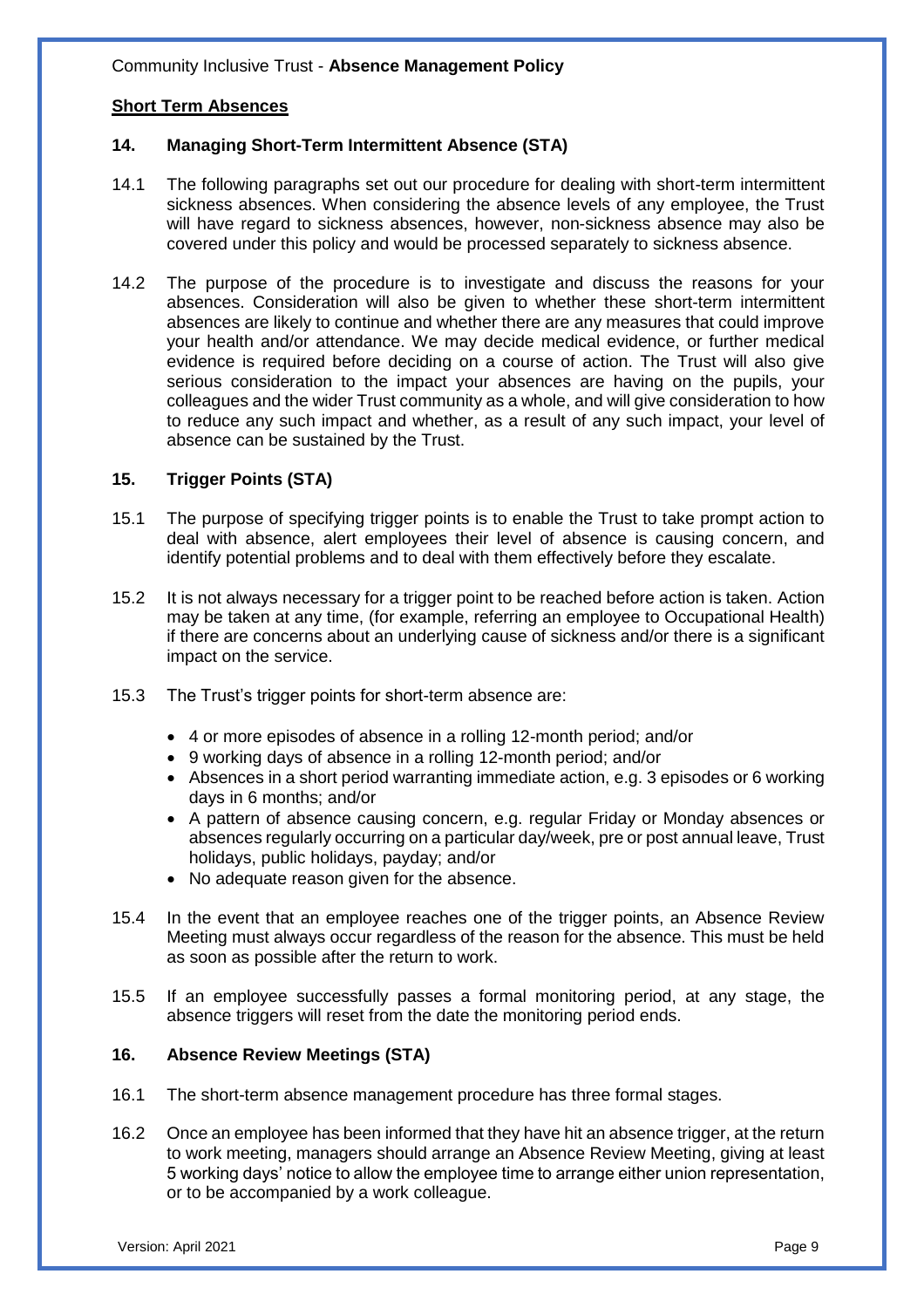- 16.3 The manager should explain to the employee that the meeting is being held because there are genuine concerns about the employee's health and wellbeing and the effect this is having on their attendance.
- 16.4 Absence Review Meetings will normally be managed by a senior school leader, Head of School, member of the Executive Leadership Team or central HR.
- 16.5 HR are able to attend First Formal Absence Review Meeting if required, but are always required to attend any Second or Final Formal Absence Review Meetings and Consideration of Dismissal Hearings.
- 16.6 The purpose of an Absence Review meeting is to discuss the reasons for an employee's absence, whether further absences are likely to occur and whether there is a medical link between the reasons for absence, whether additional medical advice is required and whether there are any measures or reasonable adjustments that may improve an employee's health and/or attendance.
- 16.7 During the meeting the following will be discussed:
	- The reasons for and impact of the employee's absences on the pupils, their colleagues and the wider Trust community as a whole, and what support an employee believes the Trust could offer to reduce the impact of their absences;
	- The treatment and care the employee has received;
	- Any medication taken and any expected side effects:
	- Whether it is necessary for the Trust to consider taking reasonable measures to assist the employee in the workplace and to minimise the occurrence of repeated absences;
	- Whether medical evidence is required to assess the employee's fitness and if any changes are necessary;
	- What improvement is required in the employee's attendance pattern;
	- Targets to improve the employee's attendance if necessary over a set period of time.
- 16.8 There are several outcomes that can result from an Absence Review Meeting, it must be remembered that the main focus of the meeting is to look for the best solution to ensure the employee is able to attend work.

| <b>Option 1</b> | <b>Reasonable Adjustments</b>                                     |  |  |  |
|-----------------|-------------------------------------------------------------------|--|--|--|
|                 | The manager agreeing to change the employee's work patterns       |  |  |  |
|                 | (within operational capability, if the School/Trust can           |  |  |  |
|                 | accommodate) if they believe that this could improve the          |  |  |  |
|                 | employee's attendance at work. Once these changes are put in      |  |  |  |
|                 | place, the employee should be given 3 months to get used to       |  |  |  |
|                 | the adjustments and then formal monitoring should be applied if   |  |  |  |
|                 | attendance is still a cause for concern.                          |  |  |  |
| <b>Option 2</b> | <b>Referral to Occupational Health</b>                            |  |  |  |
|                 | Adjustments may be put in place following Occupational Health     |  |  |  |
|                 | advice. Once these adjustments are put in place, the employee     |  |  |  |
|                 | should be given 3 months to get used to the adjustments and       |  |  |  |
|                 | then formal monitoring should be applied if attendance is still a |  |  |  |
|                 | cause for concern. If no adjustments are recommended, then        |  |  |  |
|                 | the decision on whether to monitor the member of staff formally   |  |  |  |
|                 | or not should be made immediately (formal monitoring will be      |  |  |  |
|                 | backdated to the return date of the last non-attendance           |  |  |  |
|                 | episode).                                                         |  |  |  |
| Option 3        | <b>Formal Monitoring</b>                                          |  |  |  |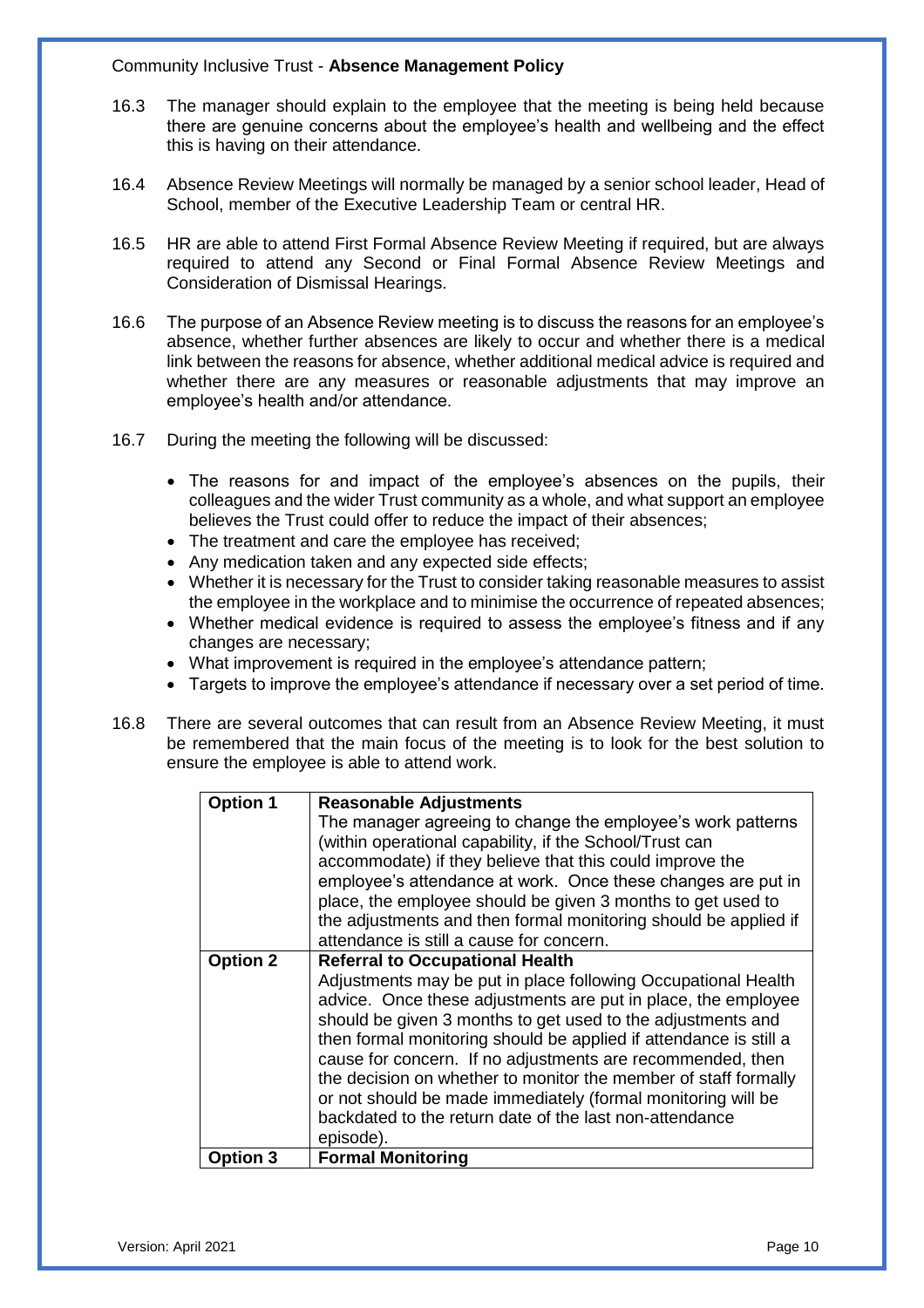## **17. First Formal Monitoring Period**

- 17.1 When an employee's non-attendance for ill-health has reached an unsustainable level, then action needs to be taken to encourage a change in the employee's attendance.
- 17.2 Formal periods of monitoring are an opportunity for the employee to demonstrate regular attendance. The first formal monitoring period lasts for 2 months and during that time the target for attendance is 100%. In exceptional circumstances, or to incorporate school holidays and closure periods, the monitoring period can be extended up to a maximum of 4 months.
- 17.3 Periods of monitoring must be back dated from the date the employee reported that they were fit to return to work.
- 17.4 When formal monitoring is implemented, the manager needs to explain their decision and confirm in writing the length of the period of monitoring (i.e. 2 months), including dates to and from.
- 17.5 In the event that the employee fails to meet the agreed targets before the end of the monitoring period, the employee will have deemed to have automatically failed the monitoring period and the review meeting will be brought forward.

#### **18. Second Formal Absence Review**

- 18.1 A Second Formal Absence Review will normally be initiated in the following circumstances:
	- The employee fails to meet the required attendance targets within the first formal monitoring period.
	- The employee reaches the attendance triggers within 12 months of successfully meeting the required attendance targets following completion of a first formal monitoring period.
	- The employee has had an additional episode of non-attendance between their return to work from the episode which caused them to trigger the first formal meeting and the Absence Review Meeting.
- 18.2 Once the employee has been informed they require a Second Formal Absence Review Meeting, the manager should arrange the meeting giving them 5 working days' notice to allow them to arrange either union representation or to be accompanied by a work colleague.
- 18.3 The format at the meeting is the same as the First Formal Absence Review Meeting, which provides the manager with the same 3 options.
- 18.4 The second formal monitoring period lasts for 2 months and during that time the target for attendance is 100%. In exceptional circumstances, or to incorporate school holidays and closure periods, the monitoring period can be extended up to a maximum of 4 months.
- 18.5 When formal monitoring is implemented, the manager needs to explain their decision and confirm in writing the length of the period of monitoring (i.e. 2 months), including dates to and from.
- 18.6 In the event that the employee fails to meet the agreed targets before the end of the monitoring period the employee will have deemed to have automatically failed the monitoring period and the review meeting will be brought forward.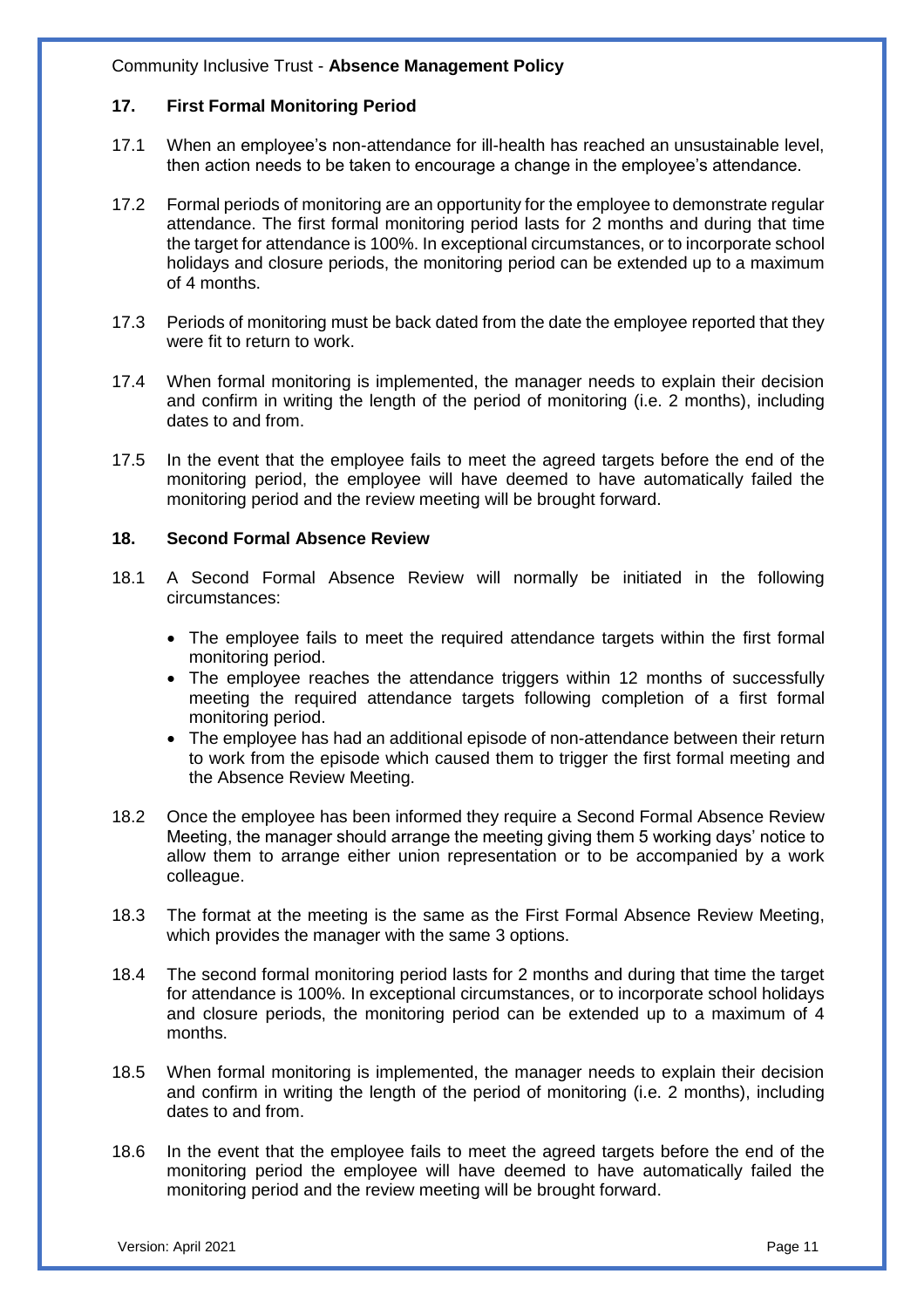# **19. Final Formal Monitoring Review**

- 19.1 A Final Formal Absence Review will normally be initiated in the following circumstances:
	- The employee fails to meet the required attendance targets within the second formal monitoring period.
	- The employee reaches the attendance triggers within 12 months of successfully meeting the required attendance targets following completion of a second formal monitoring period.
	- The employee has had an additional episode of non-attendance between their return to work from the episode which caused them to trigger the second formal meeting and the Absence Review Meeting.
- 19.2 Once the employee has been informed they require a Final Formal Absence Review Meeting, the manager should arrange the meeting giving them 5 working days' notice to allow them to arrange either union representation or to be accompanied by a work colleague.
- 19.3 The format at the meeting is the same as the First and Second Formal Absence Review Meetings which provides the manager with the same 3 options.
- 19.4 The final formal monitoring period lasts for 2 months and during that time the target for attendance is 100%. In exceptional circumstances, or to incorporate school holidays and closure periods, the monitoring period can be extended up to a maximum of 4 months.
- 19.5 When formal monitoring is implemented, the manager needs to explain their decision and confirm in writing the length of the period of monitoring (i.e. 2 months), including dates to and from.
- 19.6 In the event that the employee fails to meet the agreed targets before the end of the monitoring period the employee will have deemed to have automatically failed the monitoring period and the review meeting will be brought forward.
- 19.7 A Consideration of Dismissal Hearing will usually be convened in the following circumstances:
	- When the employee has failed the final formal monitoring period.
	- When the employee has passed the final formal monitoring period once, but has triggered again within 12 months.

#### **20. Monitoring**

- 20.1 If monitoring is applied, a Monitoring Review Meeting needs to be scheduled for the end of the period.
- 20.2 The relevant outcomes of the meeting will be recorded in a letter to the employee. This should be an accurate reflection of what was discussed and agreed at the meeting.
- 20.3 Exceptional circumstances may mean that the monitoring period could not be completed. In these circumstances the period of monitoring can be put on hold at the discretion of the manager until the employee is fit to resume work and therefore the period of monitoring.
- 20.4 The manager should work with the employee to agree any reasonable adjustments, support mechanisms or other requirements that may be needed to support the employee to improve their attendance.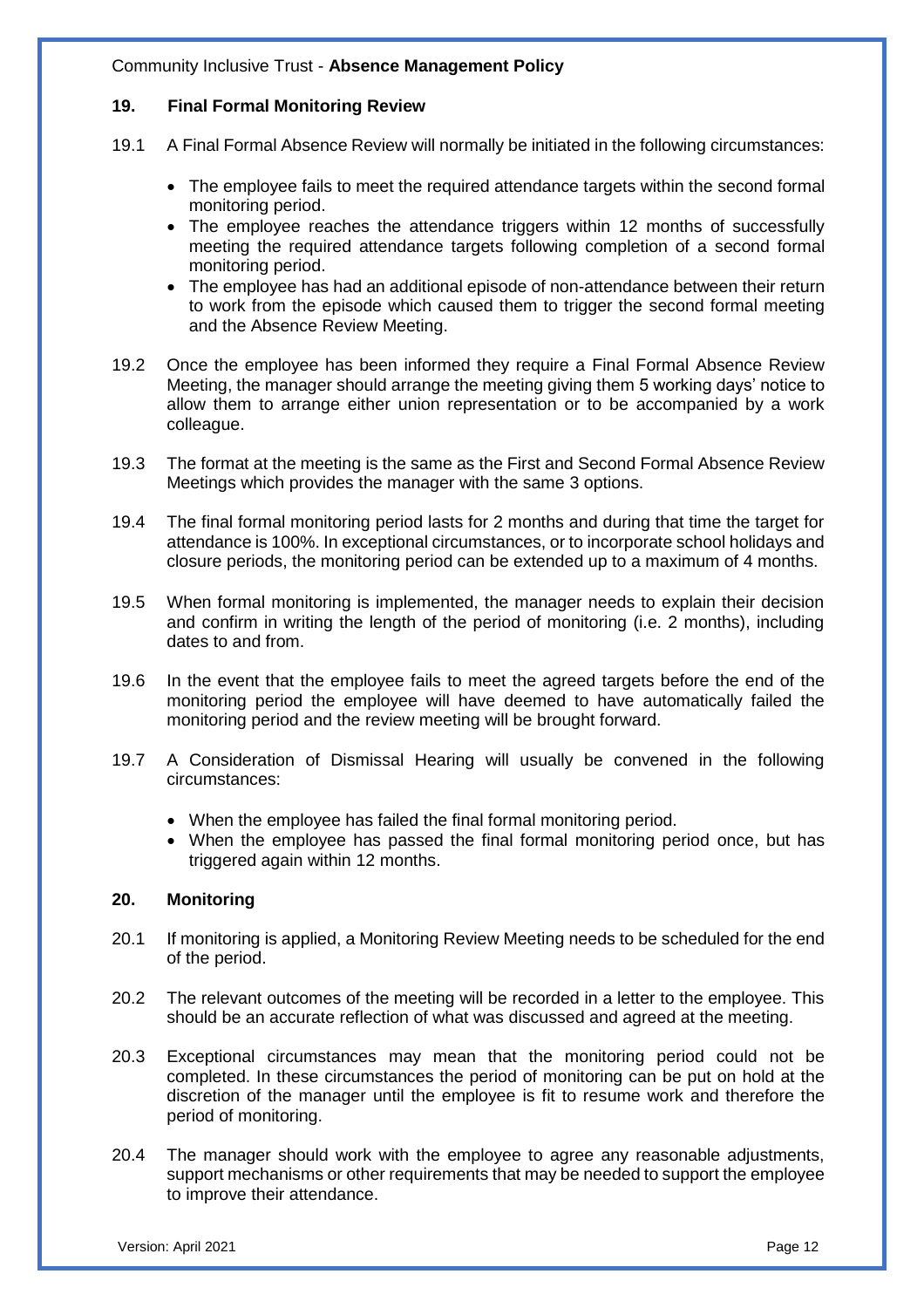20.5 It should be explained to the employee that if there is no improvement in their levels of attendance during the final period of monitoring, a Hearing will be convened to consider dismissing them on the grounds of capability due to ill-health.

#### **Long-Term Absence**

# **21. Managing Long-Term Sickness Absence (LTA)**

21.1 The following paragraphs set out the Trust's procedure for dealing with long-term sickness absence. The purpose of the procedure is to investigate and discuss the reasons for an employee's absence, whether it is likely to continue or recur, and whether there are any measures that could improve an employee's health and/or attendance. The Trust may decide medical evidence, or further medical evidence is required before deciding on a course of action.

# **22. Trigger Points (LTA)**

- 22.1 The purpose of specifying trigger points is to enable the Trust to take prompt action to deal with absence, alert employees their level of absence is causing concern, and identify potential problems and to deal with them effectively before they escalate.
- 22.2 The Trust's current trigger points for long-term absence are:
	- An absence from work for 4 weeks (or less if appropriate) with an underlying medical condition; and/or
	- where there is no prospect of a return to work in the near future.
- 22.3 It is not always necessary for a trigger point to be reached before action is taken. Action may be taken at any time, (for example, referring an employee to Occupational Health) if there are concerns about an underlying cause of sickness and/or there is a significant impact on the service.

#### **23. Welfare Meeting (LTA)**

- 23.1 The purposes of a welfare meeting will be to discuss the reasons for an employee's absence, how long it is likely to continue, whether it is likely to recur, whether to obtain a medical report, and whether there are any measures that could improve their health and/or attendance.
- 23.2 Such a meeting will usually be arranged within the first 4 weeks of absence from work for any employee who provides a Fit Note.
- 23.3 The following will be discussed during these meetings:
	- The reason for the absence:
	- The anticipated duration of the absence;
	- The treatment and care the employee is receiving;
	- Whether it is necessary for the Trust to consider taking reasonable measures to facilitate a return to work;
	- Whether medical evidence is required to assess the employee's fitness to return to work and if any changes are necessary to assist with this, having regard to any Return to Work plan;
	- If continued absence may lead to a formal absence review;
	- A time-scale for review; and
	- A communication schedule.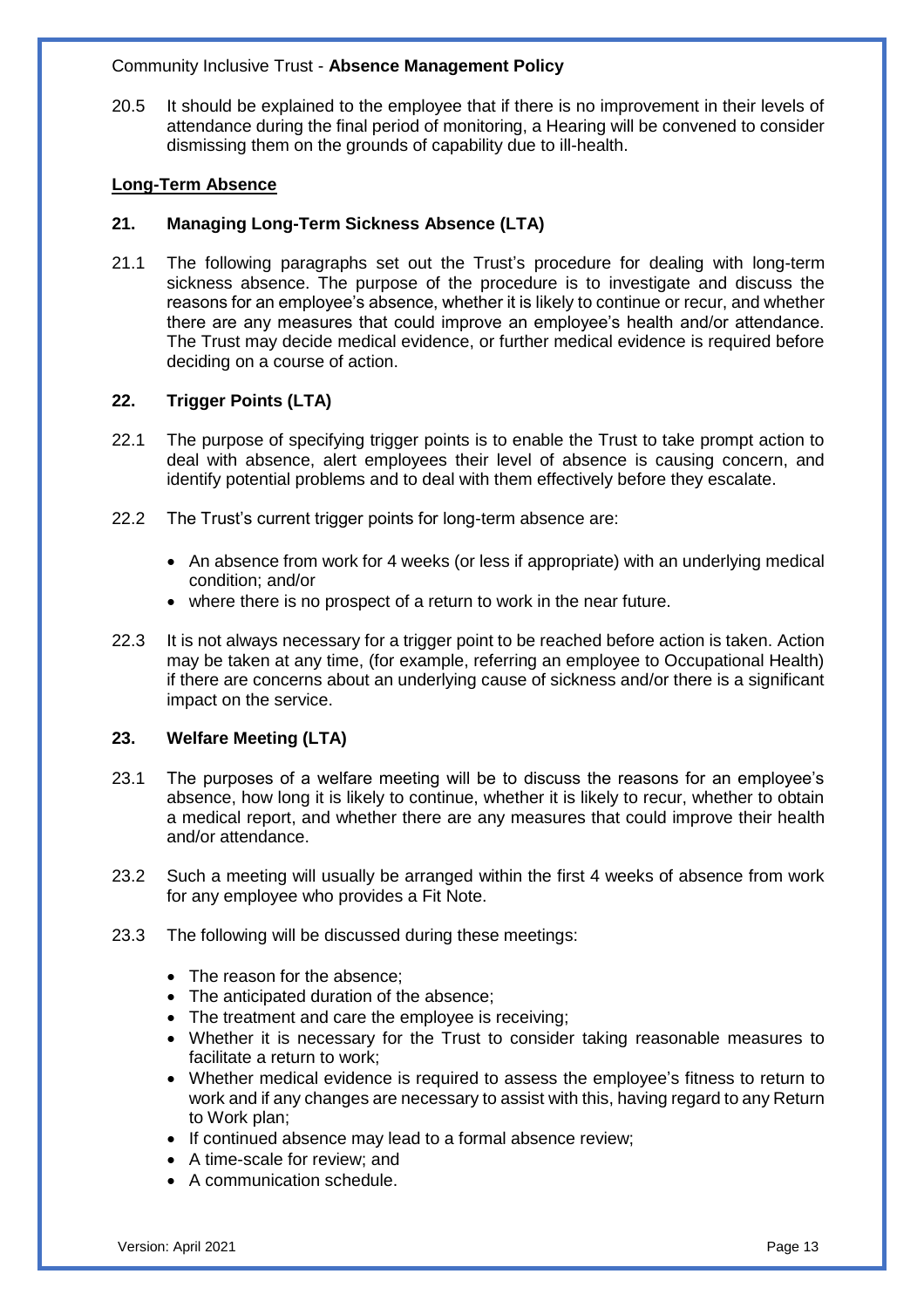- 23.4 Line managers must agree a communication schedule with employees on long term sickness. This would normally be a weekly informal conversation to provide an update on school activities and to monitor the well-being of the employee. Although these are informal conversations a record should be kept on the employee's absence record.
- 23.5 The aim of this meeting will be to seek to agree a return-to-work programme, possibly on a phased basis and consideration will be given to the above discussions to determine whether such a programme can be agreed, and if so, the various aspects of that programme, for example, a return to work date, the support measures the Trust can put in place on a temporary or permanent basis and any dates for review which may be appropriate.

## **24. Formal Absence Review Meetings (LTA)**

- 24.1 Employees will be given a reasonable amount of time to return to work, which will be discussed and agreed at the initial welfare meeting and will be based on the medical advice available at the time. In cases where employees have not been able to return to work a Formal Absence Review will be held. This will normally be between 4 – 6 weeks of the first date of absence.
- 24.2 The purpose of the Formal Absence Review meetings will be to discuss the following:
	- The reasons for and impact of the employee's absence;
	- The anticipated duration of the employee's absence;
	- If it has not been obtained, whether medical evidence is required. If it has been obtained, the advice that has been given and whether further advice is required;
	- Whether it is necessary for the Trust to consider taking reasonable measures to facilitate the employees return to work, which may include consideration of adjustments that can reasonably be made to assist a return in the employee's current role, or any possible redeployment opportunities;
	- The employee's ability to return to their job in view of their capabilities and the Trust's operational needs;
	- Whether the Trust needs to notify the employee that they may be at risk of dismissal if they are unable to return to work within a reasonable timeframe;
	- Action that will be taken and a time-scale for review and/or a further meeting.
- 24.3 The number of Formal Absence Review meetings required for this process will largely be determined by the content of any medical evidence obtained, and the personal circumstances of the employee, however, a minimum of 2 review meetings will be required, except for exceptional circumstances, before a case can progress to a Consideration of Dismissal Hearing.
- 24.4 Long-term Formal Absence Review meetings should occur every 4-6 weeks to review the employee's current ill-health.
- 24.5 In some circumstances, it may be necessary to hold a long-term Absence Review Meeting at the employee's home. The main aim of a home visit is, as far as possible, to allay the anxieties and support the health and wellbeing of the employee. The employee still has the right to be represented at a home visit, and should be reminded of this right. The meeting should be conducted with at least 2 members of staff.
- 24.6 If it becomes clear that an employee will either be unable to return to work within a reasonable timeframe or are no longer able to carry out their contracted duties and consideration has been given to any adjustments or possible redeployment opportunities without success, the Trust may arrange a Consideration of Dismissal Hearing.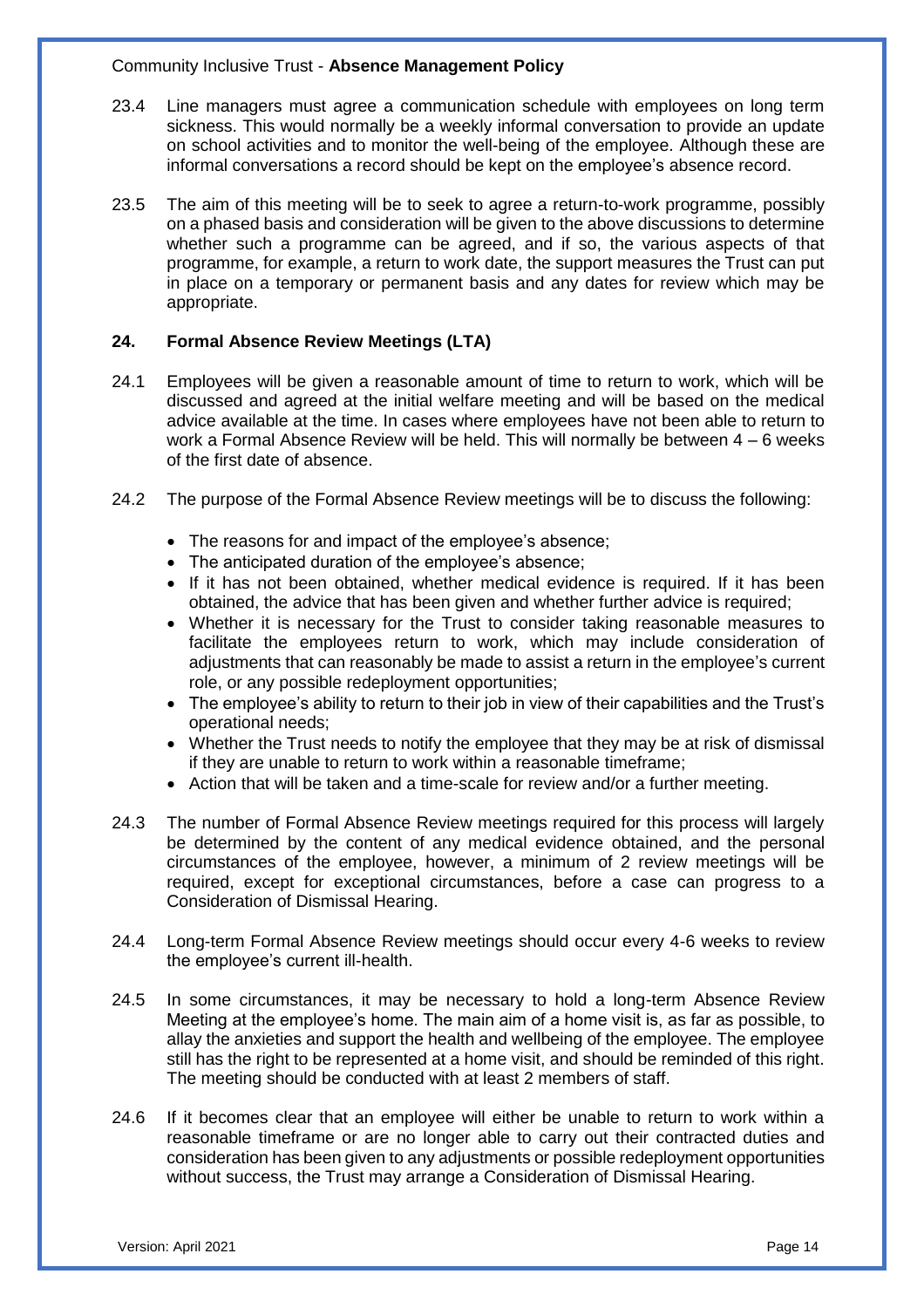24.7 Where formal monitoring follows a period of long-term absence, it will commence at the end of the phased return following their return to work, if they have a phased return.

# **25. Referrals to Occupational Health**

- 25.1 The Trust has access to an Occupational Health service and may use this to obtain expert medical advice:
	- To provide appropriate support to employees;
	- To aid decision-making in sickness absence cases.
- 25.2 The Trust may refer an employee to the Occupational Health service at any point if they are concerned about the impact of an employee's health on their work or attendance.
- 25.3 Referrals will also take place at appropriate points throughout the process set out in this Policy.
- 25.4 A referral may take place when an employee has been on sick leave for 4 continuous weeks, or the Trust receives a medical certificate indicating an absence of this length is anticipated.
- 25.5 If there reaches a point where Occupational Health advise that the employee is not fit to return for the foreseeable future, the case will be referred to a Consideration of Dismissal Hearing.

#### **26. Access to Medical Reports Act 1988**

26.1 Employees have certain rights under the Access to Medical reports Act 1988. Should the Trust find it necessary to obtain a medical report concerning an employee's fitness for work or any other relevant matter the employee will be asked for his or her written consent. At the time of the request, the employee will be advised of his or her rights under the Act.

# **27. Successful Return to Work and Phased Returns**

- 27.1 The best outcome for employees and managers after a longer-term ill health episode is a successful return to work on full duties.
- 27.2 Phased returns are only available to employees who have provided medical advice to recommend this course of action (E.g. Fit Note.). In exceptional circumstances the Trust may grant a phased return without the accompanying medical evidence.
- 27.3 Phased returns are usually used to enable staff to work towards fulfilling all their duties and responsibilities within a defined and appropriate time period through interim flexible working arrangements. For staff who have exhausted their full sick pay entitlement the phased return period will receive full basic pay for a minimum of 4 weeks of contracted hours. Managers may arrange for this period to be extended, if required, by either supplementing the hours not worked by annual leave or being paid for only the hours worked.
- 27.4 A guide as to how many hours an employee should work each week during their phased return is as follows:
	- $\bullet$  Week 1 20% of normal contracted weekly hours
	- Week 2 40% of normal contracted weekly hours
	- Week 3 60% of normal contracted weekly hours
	- $\bullet$  Week 4 80% of normal contracted weekly hours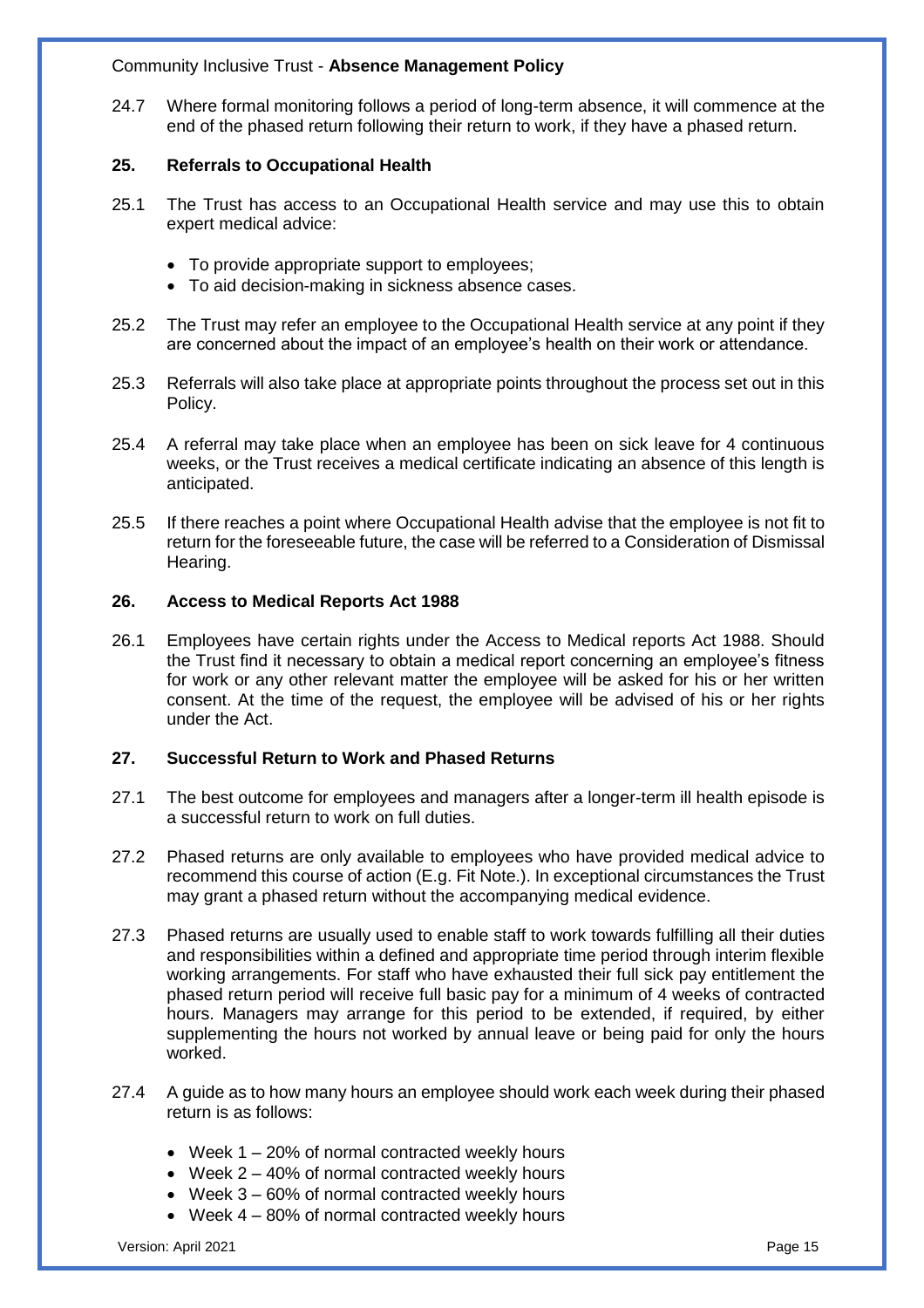- 27.5 This is only an example of a phased return plan that can be used.
- 27.6 A period of phased return should show an increase in working hours and or duties towards the aim of the employee returning to their full duties.

## **28. Unable to Undertake Full Duties**

- 28.1 Where it has been identified by Occupational Health that an employee is unable to undertake the full range of duties, consideration needs to be given whether or not adjustments to enable the employee to continue in post are operationally viable.
- 28.2 Examples of adjustments can include (this is a non-exhaustive list):
	- Making adjustments to premises;
	- Allocating some of the duties to others;
	- Altering the employees working hours;
	- Acquiring or modifying equipment;
	- Modifying procedures currently in use.
- 28.3 Temporary alternative work of this nature will normally be as part of a planned and timetabled rehabilitation package which will result in the employee returning to their substantive post after an agreed period of time. (This would not normally exceed 4 weeks.)
- 28.4 If the temporary adjustments need to become permanent, they may impact on contractual terms and conditions.

#### **29. Redeployment**

- 29.1 In cases where Occupational Health has confirmed that an employee is unable to undertake their contracted role within the foreseeable future due to ill health, or that a return to their contracted role may further exacerbate their condition, but they are actually fit enough to undertake alternative work, the redeployment process will be initiated.
- 29.2 The employee will be given a period of 6 weeks on the 'at risk' register from the effective date. This can be extended by the Head of School or the Executive Leadership Team.
- 29.3 The onus is on the employee to search for a suitable alternative post during this period; however, the manager will maintain weekly contact with the employee and provide support regarding the application process and any interview preparation.
- 29.4 To apply for a suitable alternative post the employee must meet all the essential criteria, as set out in the person specification for the post and be fit to carry out the role.
- 29.5 If the employee meets all the essential criteria, they will be entitled to an interview. A member of HR will sit on the panel of the interview to ensure the process is fair.
- 29.6 If no suitable alternative post has been identified in the 6 week period, then the employee will proceed to an Ill Health Capability Hearing.

#### **30. Ill-Health Retirement**

30.1 Where the relevant employee is a member of the LGPS or the TPS, the Trust will consider whether ill-health retirement may be an appropriate course of action before making any recommendation for dismissal.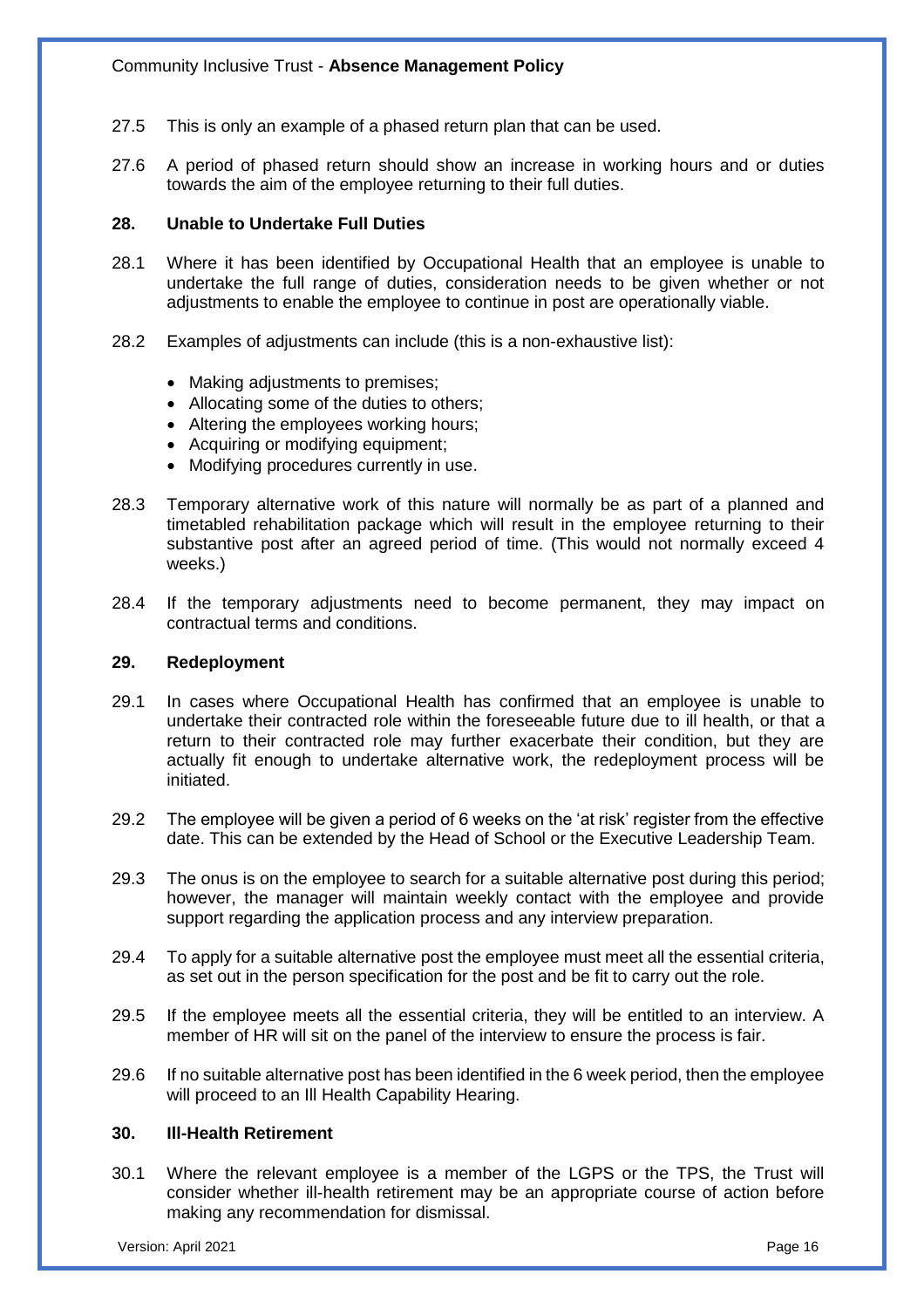- 30.2 For all staff, the Head of School or HR should have normally have met with the employee and their representative to discuss the options including the ill-health retirement process.
- 30.3 If ill-health retirement is confirmed by Occupational Health the Head of School or HR will need to advise the employee of the decision which must be confirmed in writing.

# **31. Support Staff**

- 31.1 In accordance with the Local Government Pension Scheme (LGPS), the Head of School or HR will satisfy him/herself that they have exhausted all reasonable options in accordance with this procedure, including consideration of phased return/adaptations to duties/working patterns/alternative employment, before requesting an assessment under ill-health retirement.
- 31.2 If, on the basis of the facts, it is evident there is not likely to be a return to work in the foreseeable future and no likelihood of being fit, the employer may consider making a referral to Occupational Health for ill-health retirement.

# **32. Teachers**

32.1 In accordance with the Teachers' Pension Scheme, the request for an assessment under ill-health retirement should be issued by the Head of School or HR. In that case, the Head of School or HR has to satisfy him/herself they have exhausted all reasonable options in accordance with this procedure, including consideration of phased return/adaptations to duties/working patterns/alternative employment. If on the basis of the facts, it is evident there is not likely to be a foreseeable return to work in the future and no likelihood of being fit, the Trust may consider making a referral to Occupational Health for ill-health retirement. However, in addition, the Teachers' Pension Scheme also allows the ill-health retirement process to be instigated by the teacher themselves. Teachers who may be eligible to apply for ill-health retirement should initially advise their Head of School or HR of their situation.

# **Absence Hearing**

# **33. Consideration of Dismissal**

- 33.1 If an employee falls into one of the following categories they will typically proceed to an Ill Health Capability Hearing:
	- Has failed the final formal monitoring period.
	- When the employee has passed the final formal monitoring period, but has triggered again within the rolling 12 months of completing the final formal monitoring period.
	- Through longer term ill health is not capable to carry out any role within the Trust.
	- Has not been granted or not eligible for ill health retirement.
	- Has undergone an unsuccessful redeployment period.
- 33.2 Alternatively, in exceptional instances, the Trust may receive clear Occupational Health advice that the anticipated duration of the absence means the Trust would consider it appropriate to commence the process at this final stage, without it being necessary to conduct Formal Absence Review meetings first.
- 33.3 The employee's manager is responsible for collating the supporting evidence with help from HR, which will be presented at the Hearing.
- 33.4 Any such consideration will be by a panel of not less than 3 people and include the following staff: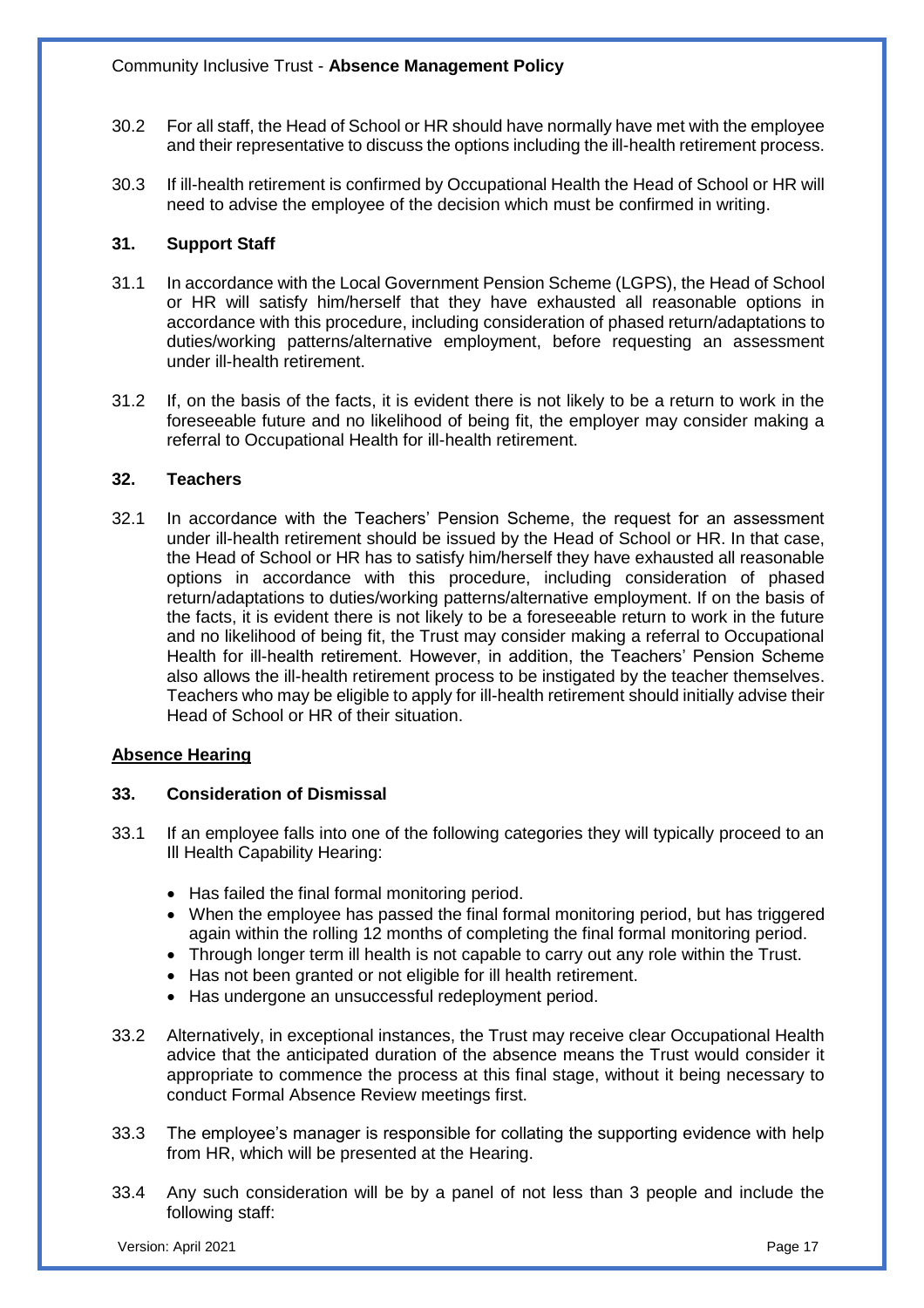- For school-based employees: At least one member of an LSB and a member of a School Leadership Team.
- For members of the support Hub: At least one member of ELT and a member of the Trust Board.
- For a HT: a member of the ELT, one TB member and one LSB member.
- For ELT: 3 x Trust Board members.
- For CEO: 2 x Trust Board members and a suitably experienced/ knowledgeable external panel member.
- 33.5 Employees will be informed by the Consideration of Dismissal panel in writing of the Hearing time, date and venue and of their right to be accompanied by a Trade Union Representative or a workplace colleague. Employees should receive a minimum of 5 working days' notice.
- 33.6 Being off sick from work does not necessarily mean an employee is unable to attend a Hearing. Occupational Health should be involved to assess whether an employee is fit to attend. If an employee is unable to attend a Hearing due to illness, in the case of long-term absence it may be necessary to proceed in the employee's absence. If the decision is made to do this, the employee will be invited to submit a written statement or for their case to be presented at the Hearing by a Trade Union Representative or a work colleague.
- 33.7 Employees should be given one chance to rearrange the Hearing if the date given to them is unsuitable due to prior commitments which cannot be changed. However, if at short notice (i.e. on the day) the employee cannot attend for an unforeseeable reason which is judged reasonable the Hearing should be rearranged.
- 33.8 Management are required to submit any documentation of which they intend to refer to at least 5 working days prior to the date of the Hearing. This should be circulated to all Hearing attendees.
- 33.9 The Hearing location would normally be held at the employee's place of work, but a neutral environment can be agreed in some cases. Hearings can be conducted online via a video call.
- 33.10 The employee is required to submit any documentation they intend to refer to at least 2 working days prior to the date of the Hearing.
- 33.11 The purposes of the Hearing will be:
	- To review the meetings that have taken place and matters discussed;
	- To consider whether there have been any changes since the last meeting under this Policy, either as regards a possible return to work or opportunities for return or redeployment;
	- To consider the most up to date medical evidence;
	- To consider any further matters the employee wishes to raise;
	- To consider whether there is a reasonable likelihood of the employee returning to work or achieving the desired level of attendance in a reasonable time;
	- To consider any reasonable options for redeployment on medical grounds before making any recommendation for dismissal (where redeployment is an option identified by Occupational Health);
	- To consider any reasonable options for ill-health retirement before making any recommendation for dismissal;
	- To consider the possible termination of the employee's employment.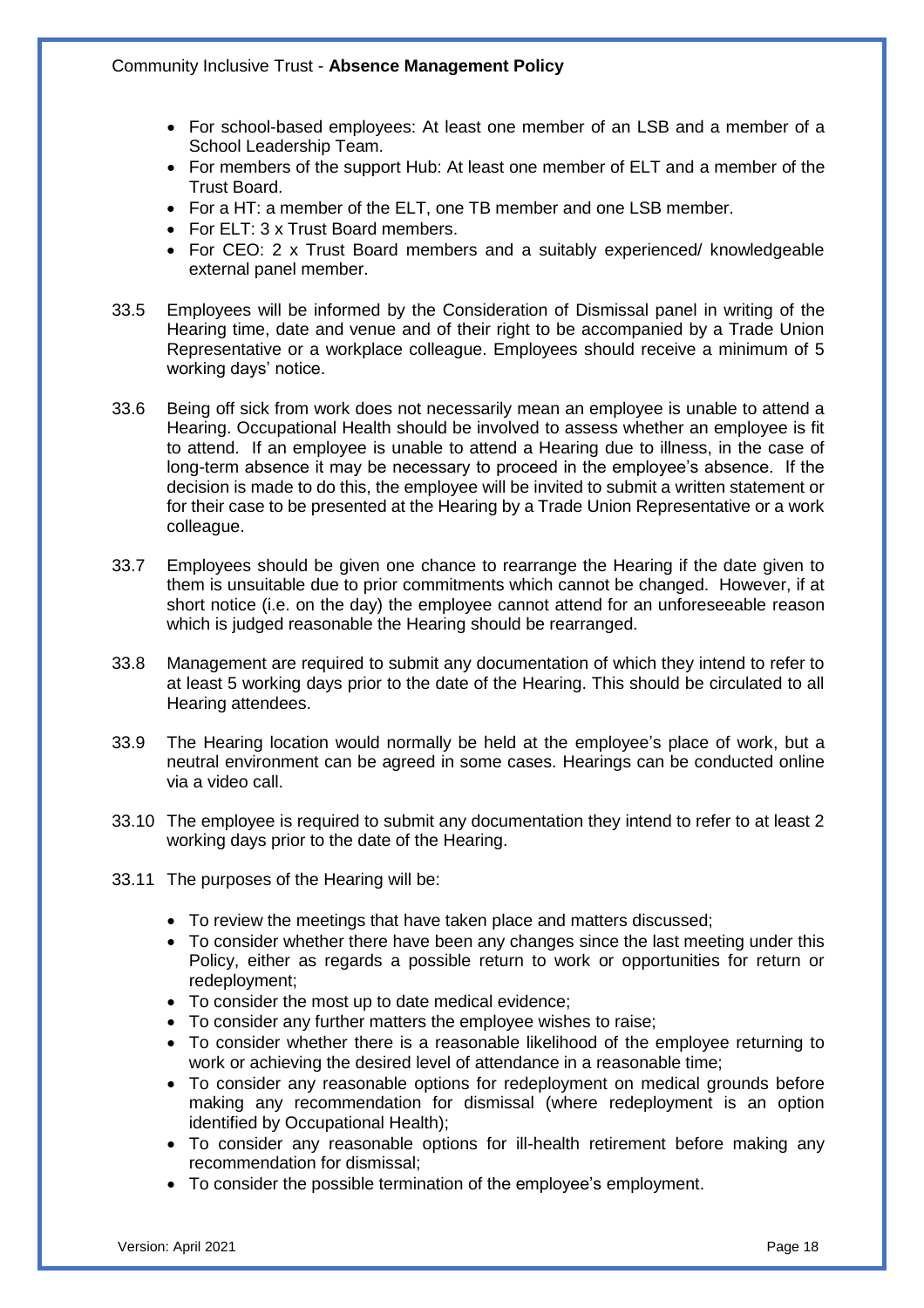33.12 Potential outcomes which are available to the decision-maker at a Consideration of Dismissal Hearing are:

| <b>Continue in Role</b>      | Employee capable of continuing in their role with       |
|------------------------------|---------------------------------------------------------|
|                              | reasonable adjustments put in place.                    |
| <b>Deferred</b>              | Decision deferred whilst further medical information is |
|                              | obtained.                                               |
| <b>III-Health Retirement</b> | Employee qualifies for ill health retirement.           |
| Redeployment                 | Employee successfully redeployed to alternative role.   |
| <b>Monitoring</b>            | Require an additional period of monitoring.             |
| <b>Dismissal</b>             | It is recognised that if a case has been managed        |
|                              | through the procedure and is referred to a Hearing, the |
|                              | Trust may have no alternative other than to terminate   |
|                              | employment on the grounds of capability due to ill      |
|                              | health. Any dismissal will be on notice, i.e. paid      |
|                              | monthly until the end of the notice period, unless      |
|                              | explicitly requested otherwise.                         |

#### **34. Appeal**

- 34.1 Employees have the right to appeal any decisions made at a Hearing. The employee must make any appeal in writing, stating the full grounds for the appeal. Appeals should be addressed to the Head of School or Director of HR and be submitted within 5 working days of receiving the outcome letter.
- 34.2 In the event of a decision being made to dismiss the employee then they will be given pay in lieu of notice, as follows:
	- Statutory notice as determined by length of service or contractual notice;
	- Any outstanding annual leave will be calculated and paid as a lump sum in the employee's final salary.
- 34.3 Any appeal will be by a panel of not less than 3 people. The chair will be more senior than the chair of the Consideration of Dismissal panel.
- 34.4 All members of an appeal panel must have had no prior involvement in the case.
- 34.5 The outcome will be either:
	- The decision to dismiss the employee is upheld; or
	- The decision to dismiss the employee is not upheld and the case is dismissed or a lesser action is taken.

#### **Additional Information**

## **35. Unauthorised Absence**

- 35.1 Cases of unauthorised absence will be dealt with under our Disciplinary Procedure.
- 35.2 An absence that has not been notified according to the sickness absence reporting procedure will be treated as an unauthorised absence.
- 35.3 If at any time, the Head of School or HR considers an employee has taken or are taking sickness absence when they are not unwell, they may refer matters to be dealt with under our Disciplinary Procedure.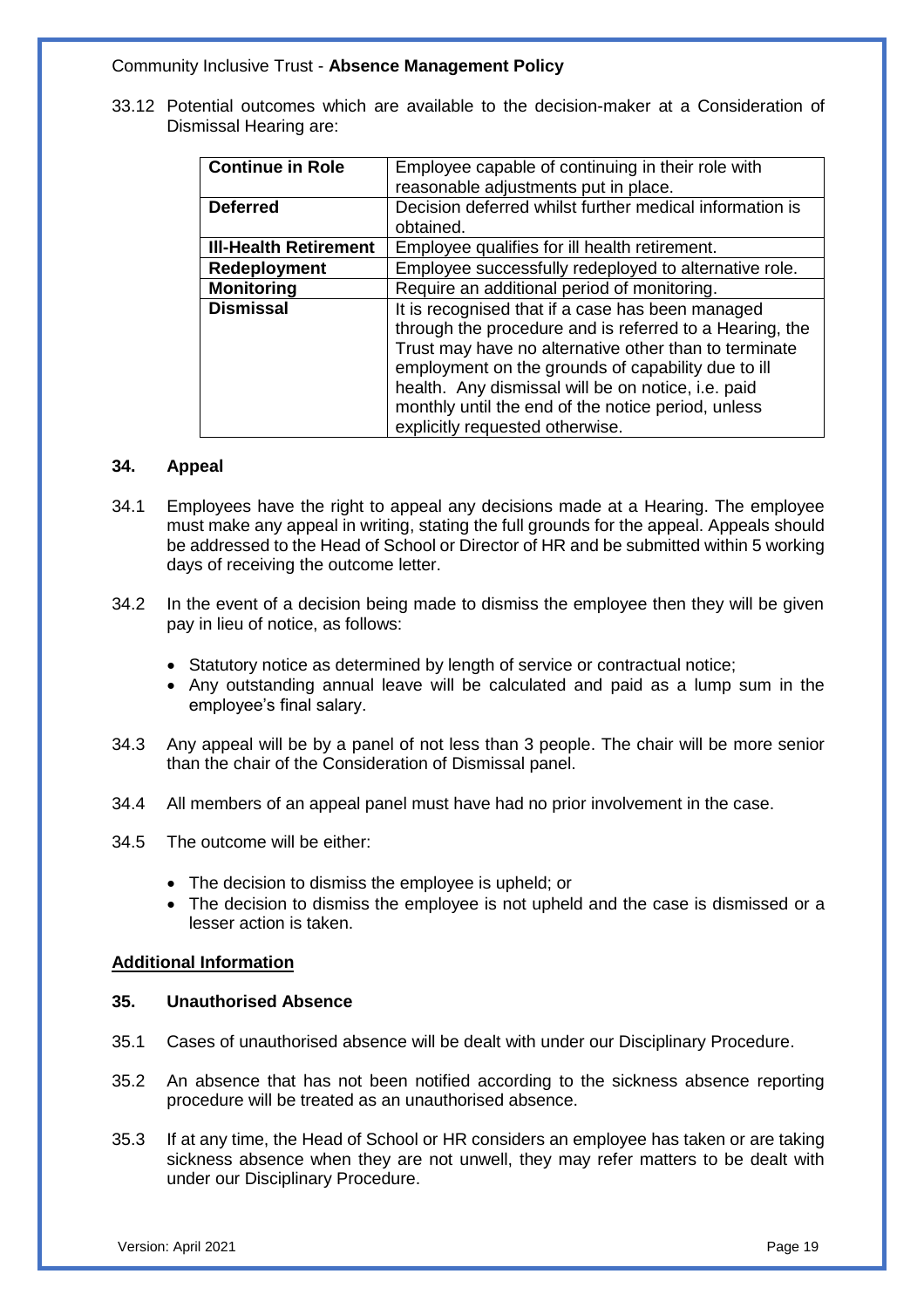- 35.4 If there is serious concern for the wellbeing of the employee, their next of kin should be contacted in the first instance. If no contact can be made, the manager should consider contacting the Police, or visiting in person. Managers must not visit an employee's house alone. They should visit with an appropriate colleague or HR.
- 35.5 If all reasonable efforts have been made to contact an absent employee and no response has been received, they should advise HR of the situation, and then write to the employee asking them to contact CIT to discuss their absence. This letter will state that pay has been withdrawn effective from the first date of non-attendance. The manager should withhold pay until the employee has contacted them and has confirmed that the non-attendance is due to ill health.
- 35.6 If the line manager does not receive a reply from their formal letter within 10 working days and no information comes to light from other sources, e.g. work colleagues, relatives, etc., then they should send a letter to the absent employee explaining that CIT has assumed they have resigned without notice from the date of the letter. Employment will cease from the date of the letter.
- 35.7 All letters must be sent by recorded delivery and the receipt retained.
- 35.8 If the employee does eventually make contact the manager should consider refunding pay if there was a genuine reason why the employee could not make contact on the first day of non-attendance and/or thereafter.
- 35.9 If the employee returns to work the line manager should carry out an investigatory interview with them to establish the reasons for not reporting their non-attendance. Further to this meeting, it may be appropriate to investigate formally under the Disciplinary Policy following the findings of this initial informal investigation.

#### **36. Sickness Absence and Annual Leave**

- 36.1 While it is recognised that during a period of sickness absence, time away from home, for example going on holiday or visiting family may be therapeutically helpful, you are required to seek prior approval from the Trust. A decision to take time away from home during a period of sick leave without giving prior notice to the Trust may result in a loss of your Occupational Sick Pay during that period.
- 36.2 Whilst an employee is not in attendance due to ill health they will continue to accrue annual leave.
- 36.3 If, on their return from sick leave, they are still within the same annual leave year, they will be entitled to take the totality of the annual leave they have accrued before the end of the annual leave year. If this is not possible before the end of the annual leave year, the employee will be entitled to carry over enough annual leave to ensure they receive the statutory allowance in the annual year.
- 36.4 If, on their return from sick leave, they have entered a new annual leave year, they will only be entitled to carry over enough annual leave to ensure they have received the statutory allowance in the previous annual leave year.
- 36.5 If an employee wishes to go on holiday when they are off sick they must discuss this with their line manager. As long as they continue to provide medical certificates and there is no concern that going on holiday would have a detrimental effect on their recovery, this would normally be agreed. Their absence would continue to be recorded as sickness and the employee would continue to receive sick pay.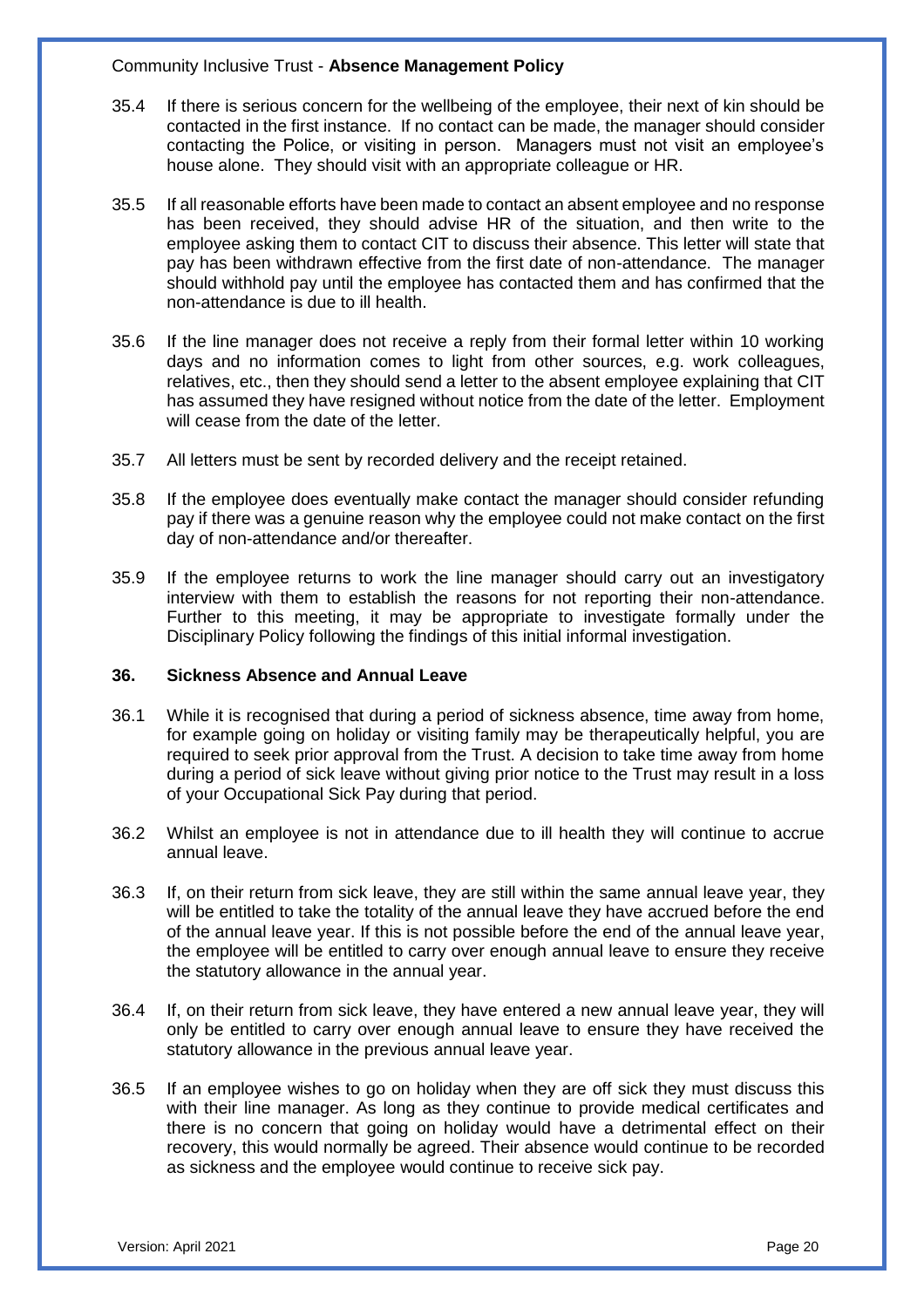- 36.6 If annual leave is taken without the agreement of the line manager, the non-attendance will be treated as unauthorised and therefore unpaid. Such behaviour may be investigated under Trust's Disciplinary Policy.
- 36.7 Employees (non-teaching) on a 52-week contract have the right to claim sickness absence if they become ill whilst on holiday. However, this will only be considered when accompanied by a Fit Note.

# **37. Time off for Appointments**

- 37.1 Non-urgent appointments with a doctor, dentist or other health professional which can be planned in advance should be made outside of normal working hours. Where this is not possible, they should be made at a time which will result in the least impact on the service and only in agreement with the line manager. Time taken to attend such appointments if in normal working hours should be repaid using time in lieu, annual leave, or unpaid leave.
- 37.2 CIT recognises that there is less flexibility for some medical/therapeutic appointments. Employees will be released with pay for a reasonable amount of time for appointments if these fall during normal working hours at the Trust's discretion. Where staff need to attend appointments linked to their health, arrangements should be discussed and agreed with their line manager.

## **38. Leaving Work Early due to Ill Health**

- 38.1 An employee who falls ill whilst at work must report this to their line manager before leaving the workplace. Failure to observe this will result in the non-attendance being regarded as unauthorised.
- 38.2 If an employee becomes ill at work and leaves within the first half of their working day then this will be counted as an episode for monitoring reasons. If an employee becomes ill at work and leaves within the second half of their working day then this will not be counted as an episode for monitoring purposes unless this becomes a pattern.
- 38.3 In both circumstances a Return to Work Form should be completed.
- 38.4 A record will be kept of when an employee has left work early and will be monitored. Where a pattern of leaving work early due to ill health emerges this will prompt an Attendance Review Meeting.

# **39. Non-Attendance due to Ill Health during Pregnancy**

- 39.1 If an employee is pregnant and is unable to attend work, managers should refer to the maternity policy, especially ensuring that a risk assessment is completed at regular intervals throughout the pregnancy.
- 39.2 Whilst pregnancy related absences do count towards the triggers for attendance management, and pregnant employees who trigger will be required to attend an Attendance Review Meeting, such employees will not be subject to monitoring as a result of pregnancy related illnesses. Therefore Option 1 or 2 would be the most appropriate option.
- 39.3 If absences during pregnancy are not related to the pregnancy, normal attendance management will apply, including monitoring.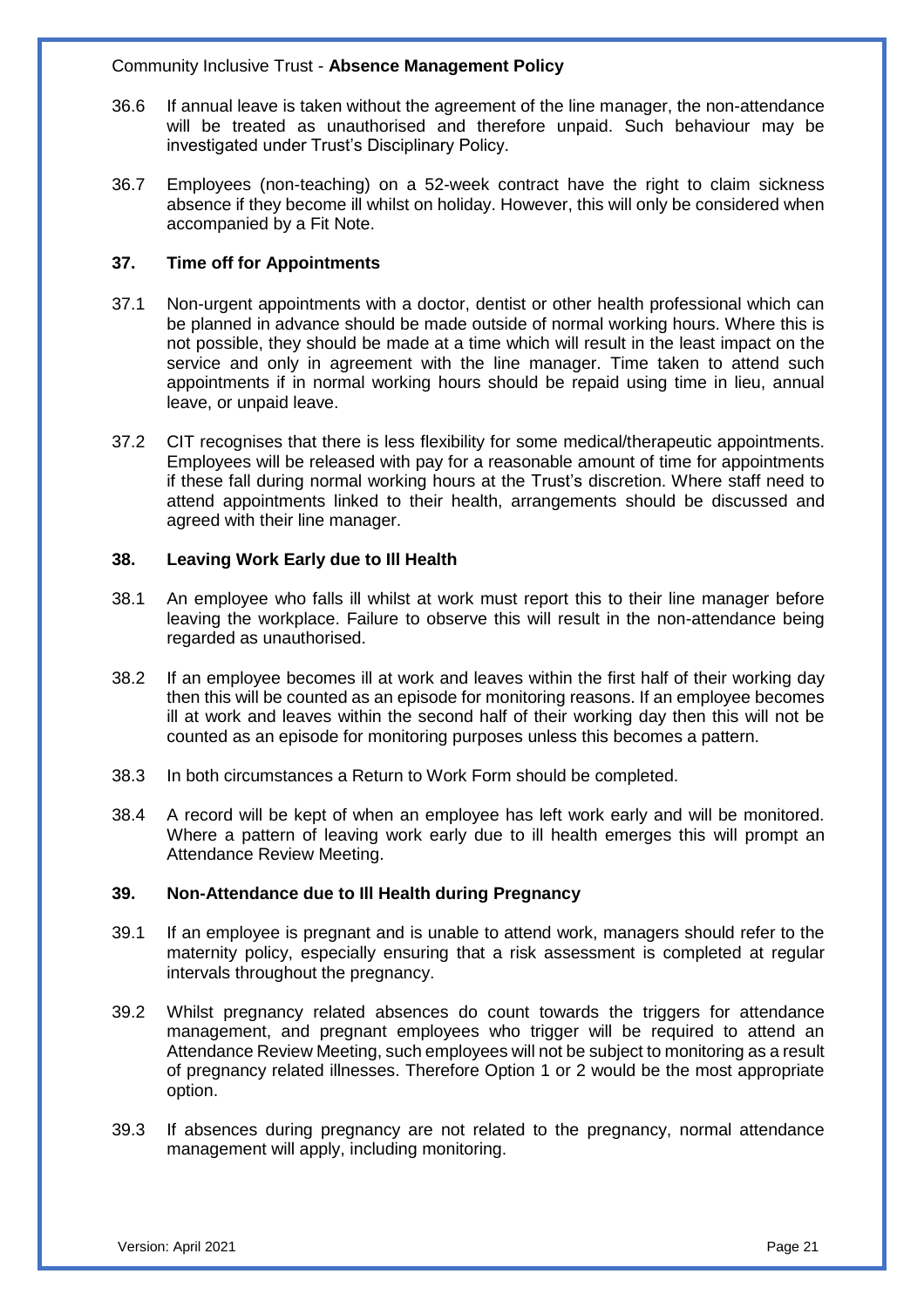#### **40. Employee Conduct whilst not Attending due to Ill Health**

- 40.1 Employees must not participate in any other activity whilst not attending work for ill health (e.g. sport, travel, education, charity events) which could be seen to hinder their return to work, unless such activity is in accordance with the terms of any 'Fit Note' they have been issued with or deemed rehabilitative by an Occupational Health Clinician. The employee should share this information with their manager.
- 40.2 If it is discovered that during a period of non-attendance the employee has behaved in a way detrimental to their return to work, then the employee's conduct could be treated as misconduct and result in action under the Disciplinary Policy. Sick pay may be withheld for this period as a result of any Disciplinary investigation.
- 40.3 Employees who are not attending work due to ill health are under a duty to make themselves available to the Trust for telephone calls, meetings etc., where requested to do so. Should they not do so, this will be considered a disciplinary matter and pay will automatically be stopped.

# **41. Secondary Employment whilst not Attending due to Ill Health**

- 41.1 While employees are not attending work due to ill health they must refrain from undertaking any form of paid, unpaid or voluntary work during their contracted hours.
- 41.2 In addition, employees should always refrain from their secondary employment out of contracted hours unless this is clearly stipulated on a Fit Note.
- 41.3 Where an employee undertakes secondary employment whilst not attending work due to ill health this may result in disciplinary action.